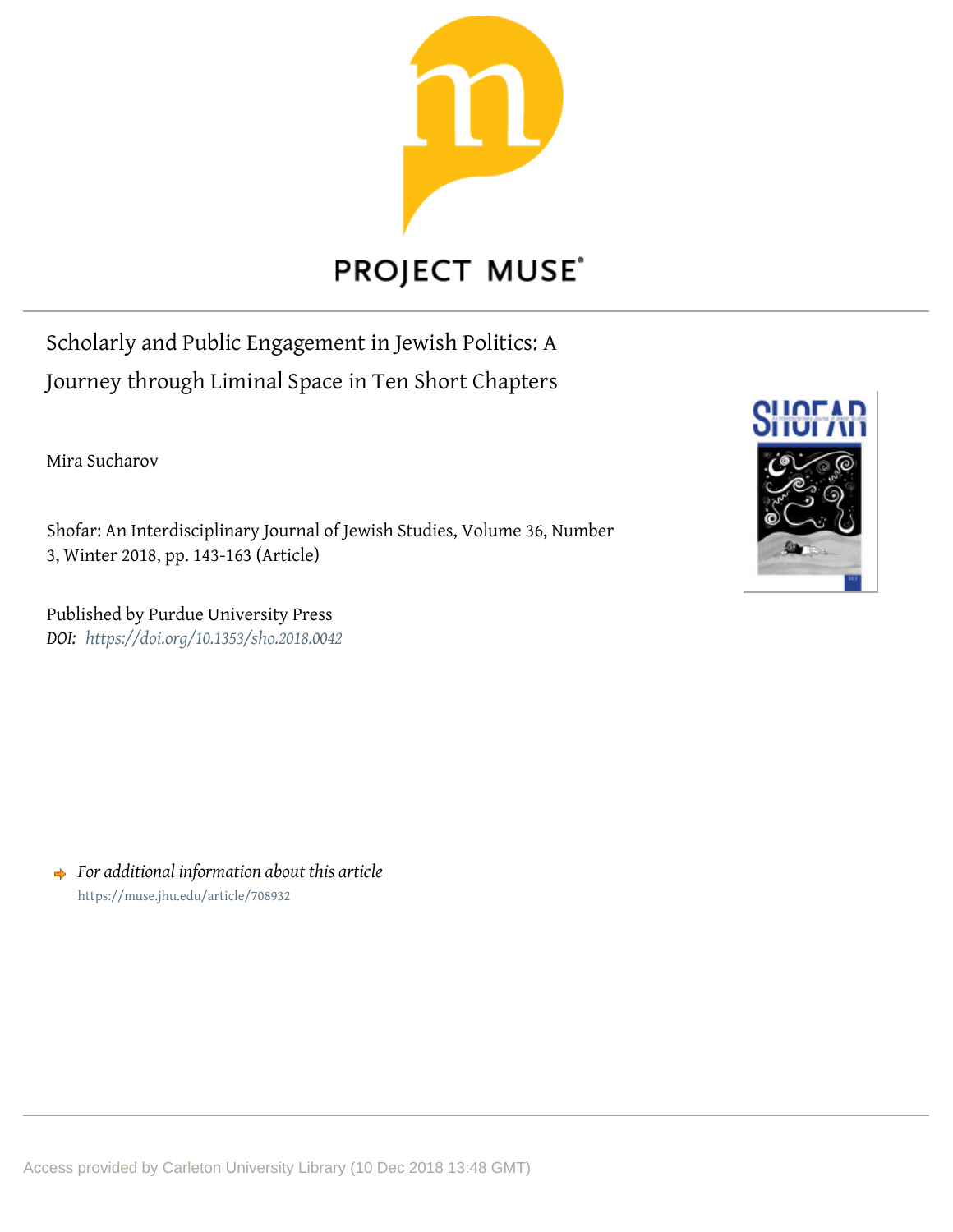# CONTEMPORARY CRITICAL JEWISH STUDIES Scholarly and Public Engagement in Jewish Politics: A Journey through Liminal Space in Ten Short Chapters\*

*Mira Sucharov*

# **ABSTRACT**

This article interrogates the question of what it means to be a scholarcommentator in the digital age. Deploying an autoethnographic style, the essay asks about the role of power and responsibility in teaching, research, and public commentary, particularly in the context of studying and engaging in Jewish politics. The article addresses questions about the proper role of the scholar in the academy and the role of subjectivity and political commitments in structuring scholarship, pedagogy, and public engagement. It also examines how one's view of the profession can seem to shift through the emergence of new writing outlets and new forums for public engagement. Finally, the author investigates how a scholar's own political commitments can shift over time, how one seeks to shore up identification on social media while trying to change hearts and minds through the op-ed pages, and how community identification can serve as a buffer and motivator for particular forms of research and political action.

*Keywords:* Jewish politics, Israeli-Palestinian relations, public intellectual, subjectivity, autoethnography, Jewish community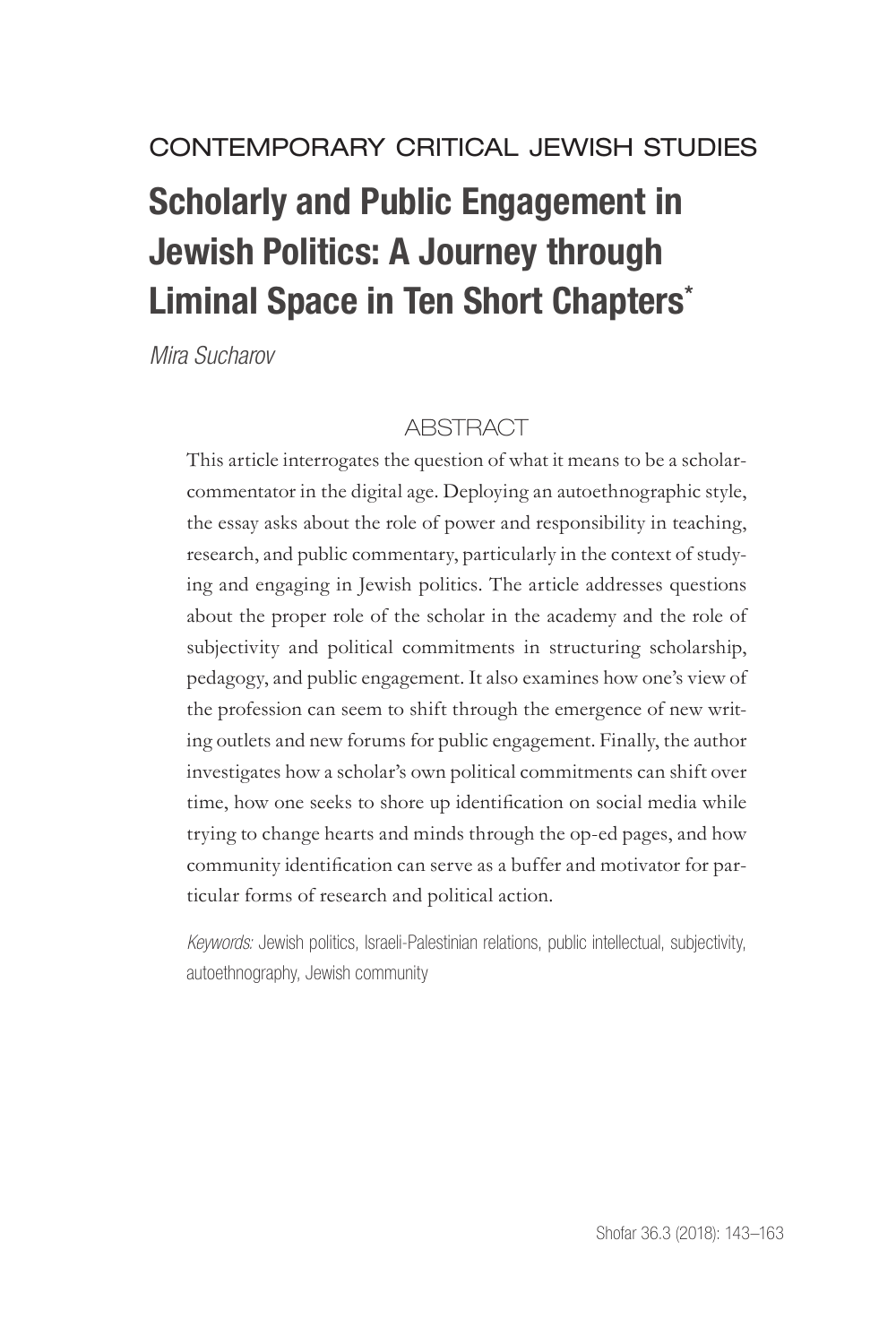### CHAPTER 1

I have barely left the house in a month. "All of the mono, and none of the kissing," I wrote on Facebook. As I often do in my social-media travels, I was fishing for affirmation and solidarity. As for the mononucleosis, I had noticed something was amiss as I approached a colleague's classroom where I had been invited to speak. Suddenly, my feet could hardly carry me, and I felt parched. I had a couple of minutes before I was expected, so I escaped into my office to suck down a cup of water and phone my husband, who was traveling for work. Letting my tears flow, I told him that I didn't feel "full." It was the best way I could find to describe how the energy had been drained from me. Rejoining the class, and surrounded by engaged doctoral students, I was grateful for a sudden burst of stamina.

Since then, I can hardly move. So, I've mostly stayed in bed, tethered to my laptop. I can raise my fingers to type, but that's about all. There, I've been updating my Facebook followers, preparing my teaching assistants to cover for my classes, taking phone calls from students, writing some opeds and chapter drafts for my book, and trying to be cheerful around my kids and extra kind to my spouse, who has been keeping all the balls in the air. I've had to cancel one trip to Toronto to accept a teaching award and another to speak at a conference. Amid all of this, I've had the added pressure of *trying to figure out whether I'm feeling better*, so I can know when to return to teach. The incessant self-assessment is, in some ways, the toughest part.

While inhabiting this in-between state between work and rest, I'm reminded that even before the mono hit, so much of my professional identity had been located in a liminal space between various roles and binaries. In any ordinary academic career, the unstructured nature of the vocation—the different ways one can fulfill our required roles and the added tasks one can invent and embrace—provides challenge and opportunity. But the same lack of structure also makes my choices feel risky and my footing unsure. Rather than seem like a golden mean, occupying the midpoint makes me feel permanently off balance.

Operating physically in this liminal state has forced questions about power and responsibility into such close view that I need to gain some distance to see them clearly. As a political scientist and public commentator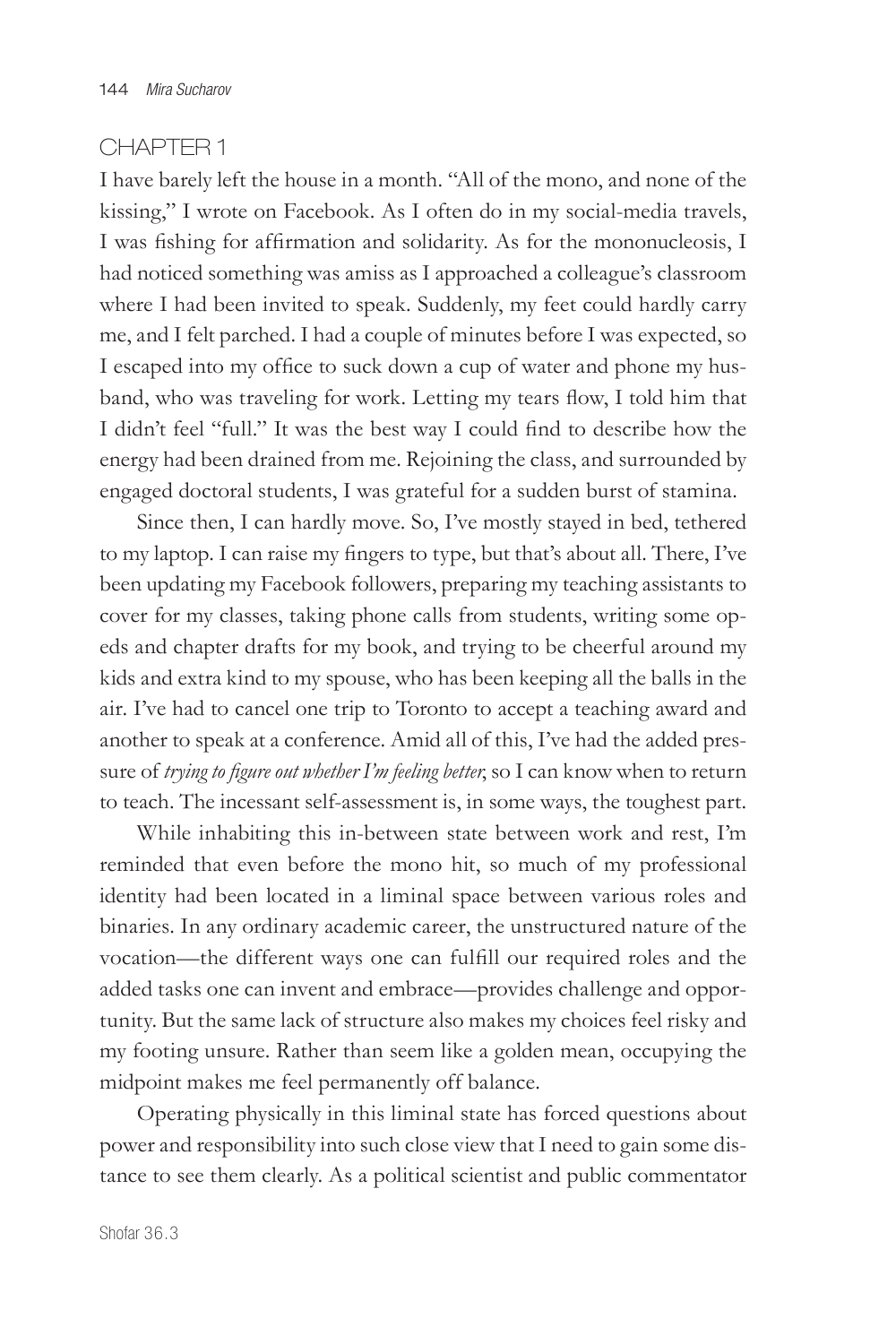on Israel-Palestine and Jewish politics, I struggle to come to terms with my allegiances, the moral demands of others and of those I place on myself, and the extent of my reach.

I close my laptop and brew a cup of tea. My Facebook friends have warned me against dehydration.

### CHAPTER 2

Not leaving the house much is probably for the best. I'm not sure where I'm stepping. I've discovered new intellectual interests and have become increasingly impatient with what sometimes seem like overly abstract concerns in my own field that no longer capture my attention.

Being unsure of my path is both a gift and a burden. It's a gift in that I feel liberated from some traditional academic publishing demands and am encouraged to find new audiences, new outlets, and new scholarly communities. At the same time, the potential accusation of sour grapes haunts me.

But treading on shifting ground also comes with the burden of feeling like an interloper in some spaces and a quitter in others. And I constantly feel like I'm tripping over old questions: What is my proper role as a scholar in shaping the public conversation around issues pertaining to Jewish politics and Israel-Palestine? Is a public conversation with a potentially larger but "lay" audience enough professional legitimation in the eyes of the profession, or are coded, gated, peer-review forums still necessary? And when I'm engaged in broad, public conversations, how should I consider the responsibility that comes with the authority conferred by my position?<sup>1</sup>

On top of all this, I wonder whether I am still part of my traditional intellectual community and whether I even care to be. These days, when describing my research interests, I'm more likely to invoke the phrase "Jewish politics" than "international relations." My discipline of international relations seemed like it might be able to accommodate my shifting intellectual preferences when I discovered the turn to subjectivity that scholars such as Oded Löwenheim, my friend and colleague, were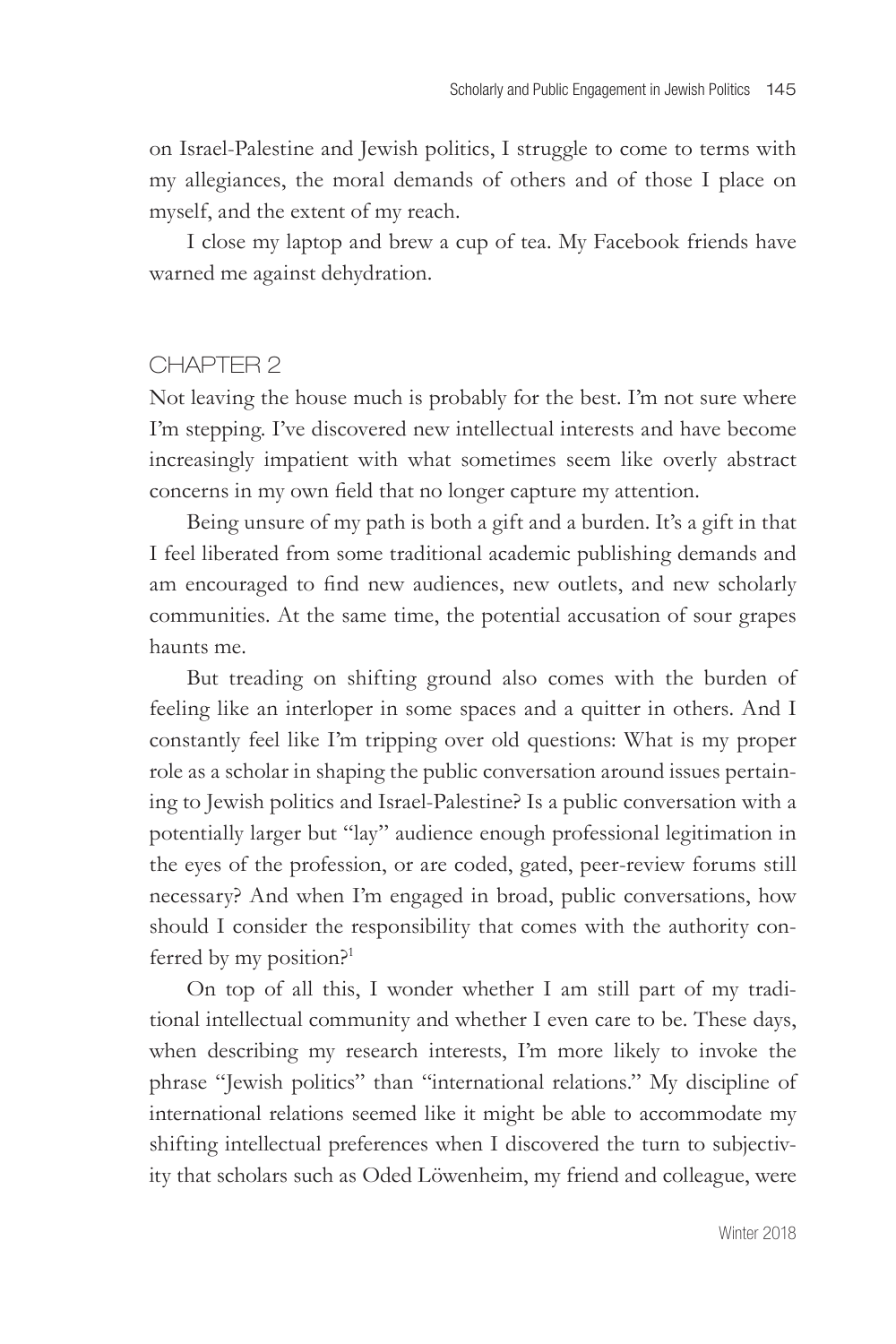pioneering. Having published an article titled "Putting the 'I' in IR" and then a book on his daily mountain-bike commute from his home in the Jerusalem suburb of Mevasseret Zion to the Hebrew University's Mount Scopus campus, Löwenheim modeled an exciting and creative scholarly identity. But as a Diaspora Jew, rather than someone living and breathing the "conflict," I was having trouble finding my way into that genre of narrative writing with the same seductive urgency that Löwenheim's writing conveyed. (Löwenehim writes that his first childhood memory is of his father rushing off to join his battalion in the Yom Kippur War. He writes that his decision to cycle to work each day—culminating in a book—was spurred by missing a bus one morning, minutes before it was blown up.) I had even accompanied Löwenheim on his biking route one summer (by car and foot), where he described his project to me, and where we examined and discussed the sites he encountered daily. But as we toured together, I was keenly aware of my insider-outsider status. On one hand, I was his colleague, friend, and fellow Hebrew speaker. On the other, I was clearly a non-Israeli who came at this subject matter from the outside. This insider-outsider status meant that I struggled to locate my own authoritative voice. Finally, on a subsequent trip to Israel, a visit to a bilingual school in Jerusalem brought forth a flood of unexpected emotion, a surge that made me realize that I, too, had a story to tell.<sup>2</sup> This kind of narrative storytelling has a dynamism built in: it transcends intellectual fields and subfields and the academy altogether, just as it draws on very personal experiences down to the corporeal level, to generate insights about politics, judgment, behavior, and possibility. It is at once particular and universal.

And yet, despite my being welcomed back into the pages of a journal in my home discipline, every year I pledge to take a break from the major annual international relations conference I've attended since starting graduate school and instead throw my energy into the smaller, interdisciplinary conferences in Jewish studies and Israel studies that I now attend with more frequency. But every year, an invitation to join a panel at that traditional disciplinary conference pulls me, and I go anyway. There, I move mostly anonymously among the masses of conference attendees wearing suits and lanyards. I can't wait to change back into my jeans.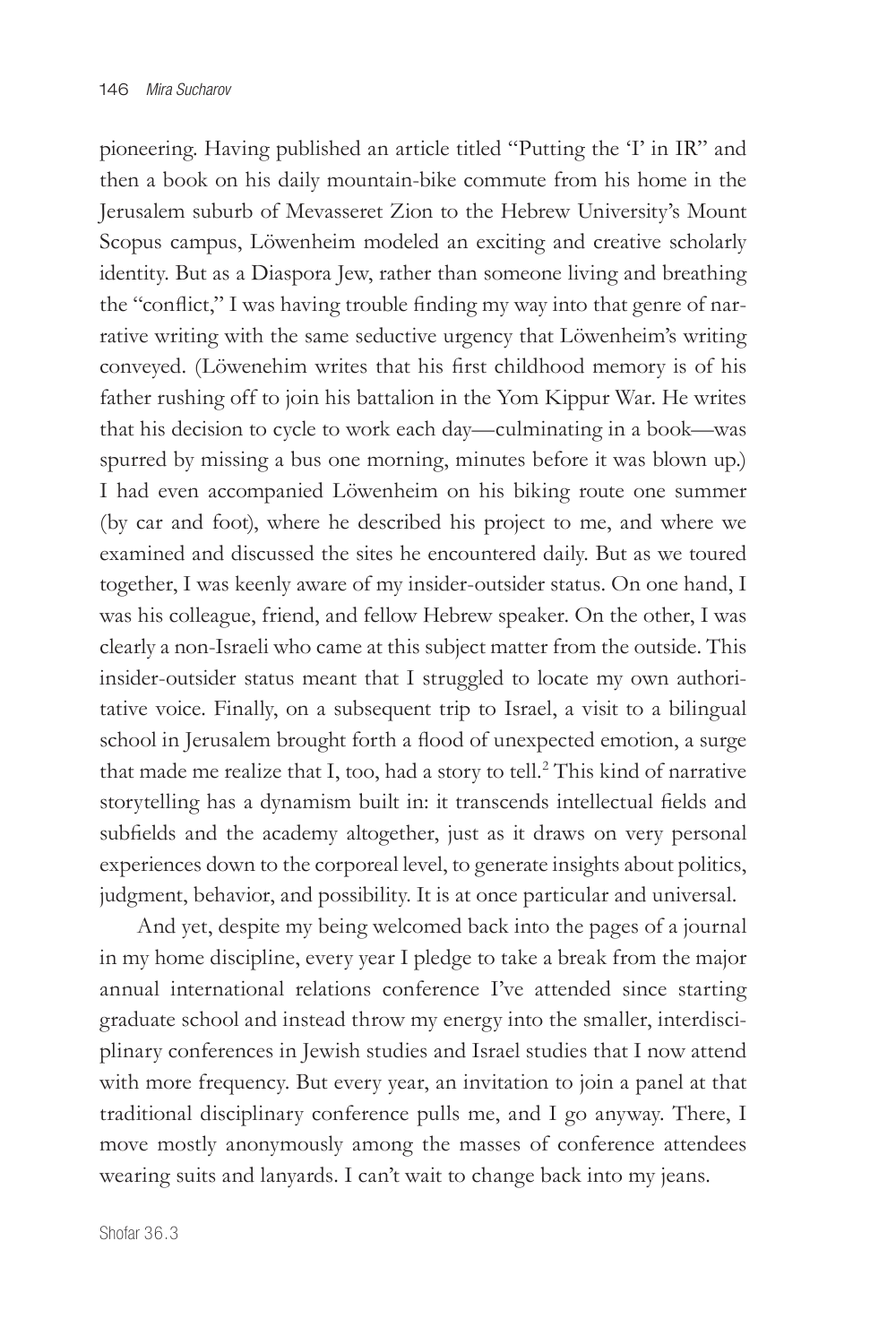# CHAPTER 3

Today, I try to enjoy the unseasonably warm autumn weather by writing on my front porch. I'm trying to salve the self-pity that has come from not being able to walk among the changing leaves. If my Facebook feed is to be believed, almost everyone I know is out frolicking in the countryside. My bout with mono has given me an acute sense of FOMO.

Inhabiting a liminal space professionally means that this "fear of missing out" has become a permanent part of my intellectual condition, too. If I hew to traditional academic publishing, my reach will be limited, and thus my power to effect change blunted. If I abandon traditional academic outlets and instead embrace the public commentary path as my primary forum, I might be shirking my responsibility to advance scholarly knowledge in the traditional academic sense. My university colleagues might look unkindly on me. I might have to delay, or even forego, my final promotion, which is still judged on traditional grounds. While in my work I tend to challenge existing conventions around some dominant collective political commitments, I cannot single-handedly reroute the steamer ship that is the collection of norms governing my profession. Sometimes I try, tentatively, to gain allies—others who might want to stand alongside me, pressing for norm change. I often end up alone.

And yet, as a public commentator who claims the lens of scholarly understanding when she makes pronouncements, I sometimes wonder whether I am actually trying to get the public to understand things more deeply. Or am I like any other activist—just one who happens to have a PhD and access to the opinion pages—beseeching and imploring others to play social-justice politics? The importance of this question lies in another, more crucial question: To whom am I ultimately responsible? To my colleagues? To my reading audience? To the people who suffer under the thumb of the politics I try to analyze and expose? And of course, there is the underlying aim of knowledge creation, which is central to the academy in the first place.

For me, this tension came to a head last year. I had pitched a piece about Israel's relationship to its Bedouin citizens to a section of a major newspaper. That section is devoted to scholarly analysis of current events.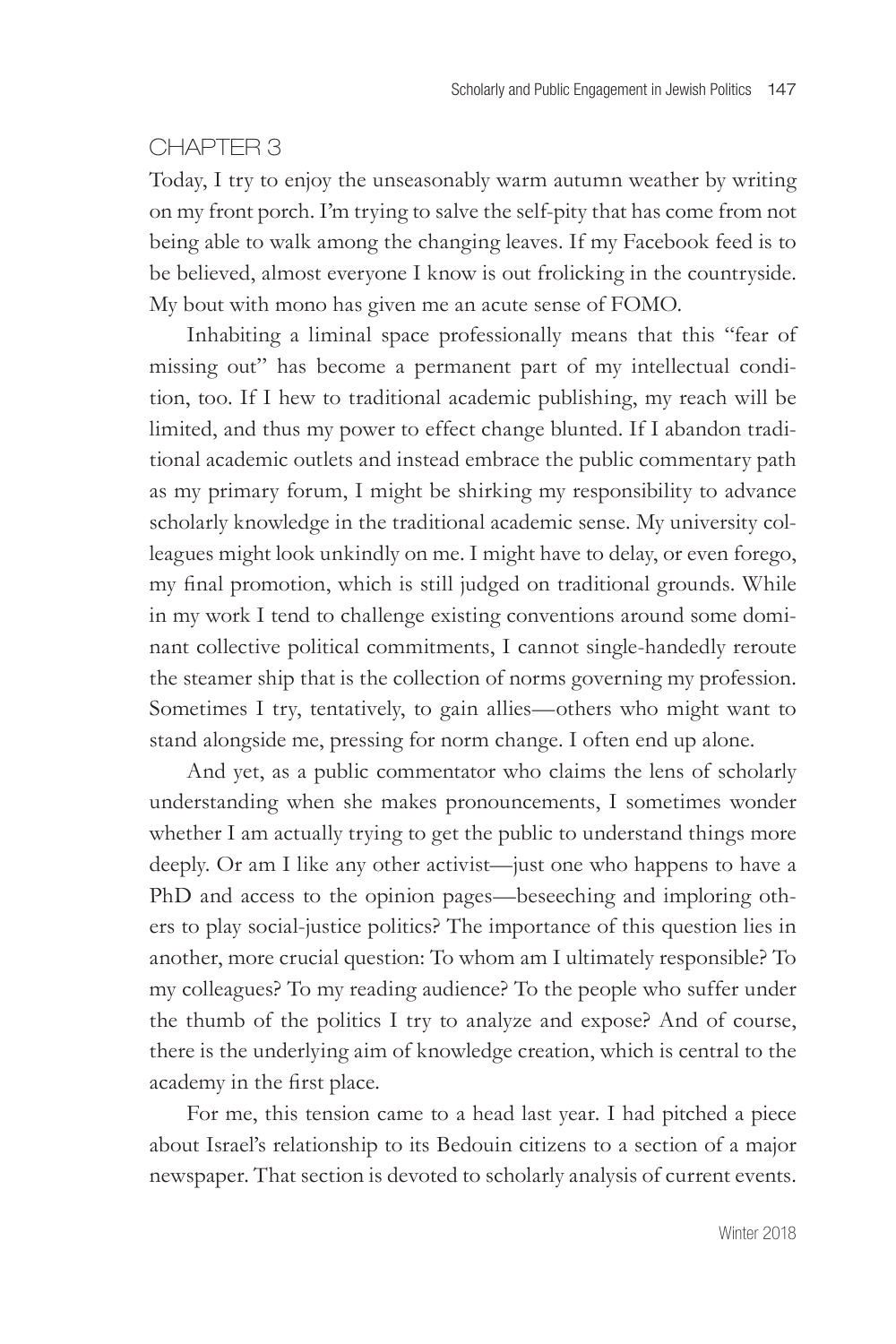When the editors accepted my pitch, they cautioned me to avoid "op-edstyle recommendations." After a few rounds of edits and revisions, they said that the piece wasn't right for them. While I had indeed engaged with current research on the intersection of psychology and politics—in this case, Paul Bloom's research on empathy—I had mostly ignored the injunction to avoid prescription.<sup>3</sup> In writing about an oppressed minority within Israel, I realized that I just couldn't bring myself to be ethically neutral. Within that space intended for scholars to share research with the wider public, the editors and I obviously had different aims.<sup>4</sup>

At other times, I try to cut through what I see as tendentious discourse around the issue of antisemitism in contemporary spaces, particularly when it comes to debates relating to Israel-Palestine. On five occasions, I've penned op-eds to give my opinion on whether some controversy is or is not a manifestation of antisemitism. Three times I've argued that it isn't; twice I've argued that it is.<sup>5</sup> (In one of the cases, the pushback was swift and intense, and while I continue to ply my trade, part of me has not yet recovered.)

Sometimes, I fantasize about becoming *the* go-to resource for antisemitism pronouncements. It would accompany the sense I have of myself (no a doubt a function of a dose of hubris) that while others are blinded by ideology, I am guided only by the sober truth. I could be an Antisemitism Arbiter. It would be like a researcher who is asked to identify additives and environmental toxins with scientific precision. I suppose that I crave a straightforward professional identity that would insulate me from being accused of pernicious motives—from disloyalty to my tribe or opposition to values that others hold dear. I could wear a white lab coat over my jeans.

#### CHAPTER 4

I don't have a white lab coat, and my field is weighed down by the burden of sometimes-clashing ethical commitments.

As a scholar–public commentator who maneuvers largely within the North American Jewish community, what is my endgame? Am I trying to get people to think the way I do? But why should they? Is my way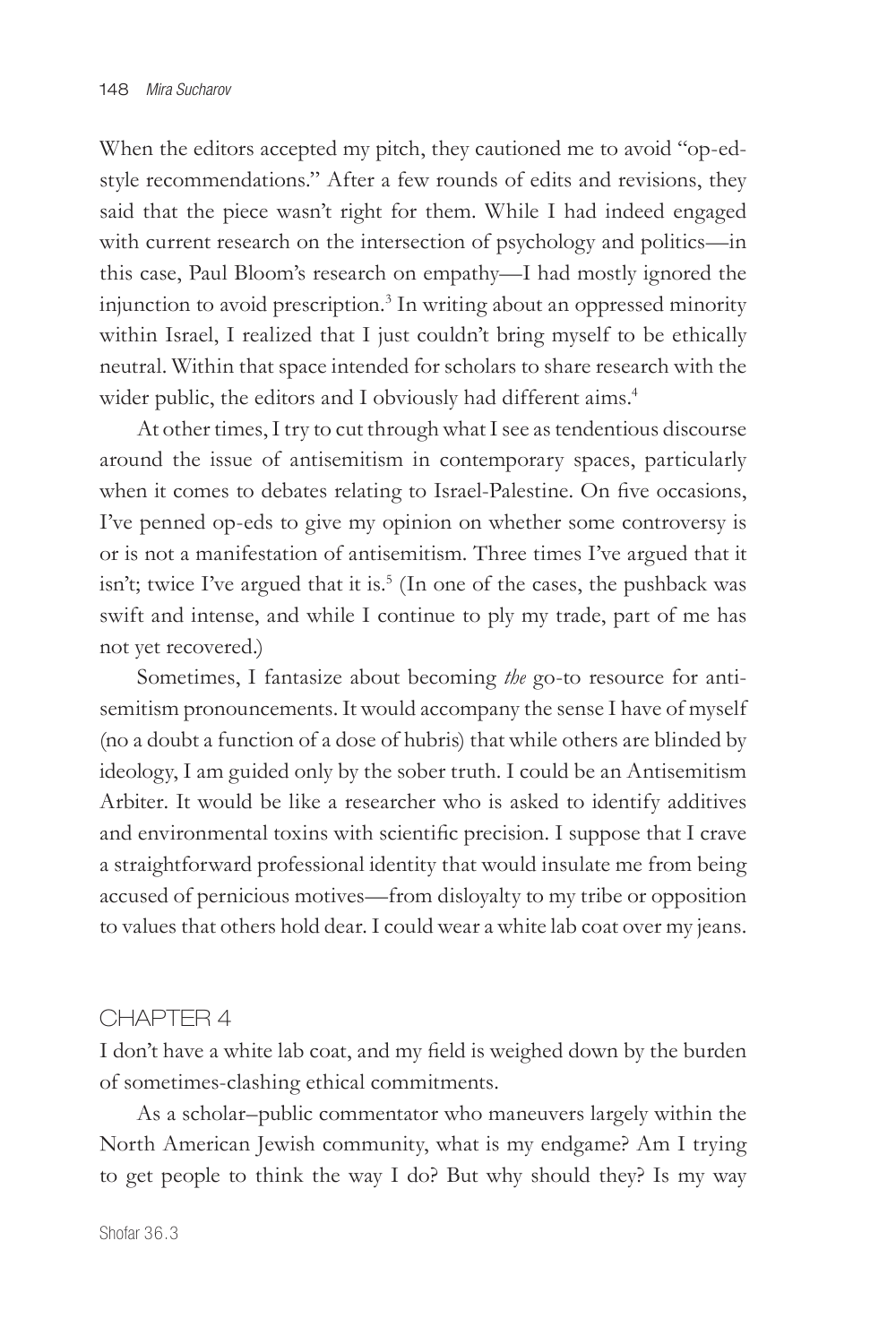of seeing the world—no matter how much data I marshal to build my case—the ultimate truth? Plus, with so many sources of information around, with the dynamic of confirmation bias, and with the echo chambers we inhabit, why *would* they think like me?

Of course, as an educator, the idea of trying to get others to think *what* I think is anathema. We are supposed to teach our students how to think, not what to think, as the old chestnut goes. But the opinion pages operate by different rules than does the classroom. Op-ed writers seek not only to inform but also to persuade. Is there something tainted in this? I suppose it depends on whose ends we are serving: scholarly appraisal, the interests of our community, or the interests of the oppressed. But even simple questions are complicated in practice. The long and intense debate on Boycott, Divestment, and Sanctions (BDS) that I hosted today on Facebook shows how, when it comes to Diaspora Jews and campus politics, no one agrees on basic questions such as who is the victim of whose oppression.

#### CHAPTER 5

I'm still dogged by illness, but I'm feeling lighter. Today, as I write, I'm listening to the Tragically Hip. Lead singer Gord Downie has died, and Canadians are grieving. Streaming his music is a type of private tribute that I can pay while scrolling through Facebook to see what others are saying about the Hip and what still others are saying in the usual debates over Israel-Palestine that fill my feed. My rabbi, an American transplant, wants to know how to catch up on the Tragically Hip discography. Congregants are offering suggestions.

Others in my network are debating the significance of the recent statement by the Israeli Labor Party leader, Avi Gabbay, praising the settlers. One Facebook friend suggests that it's just a strategic bone being thrown to a key segment of the electorate. Another says that it reveals what political Zionism is and always has been. A third is concise: "lolololol."

Before posting my own social-media tribute to Downie, I am careful to add that in the final months of his life, as his body was being ravaged by brain cancer, Downie devoted his time and efforts to working on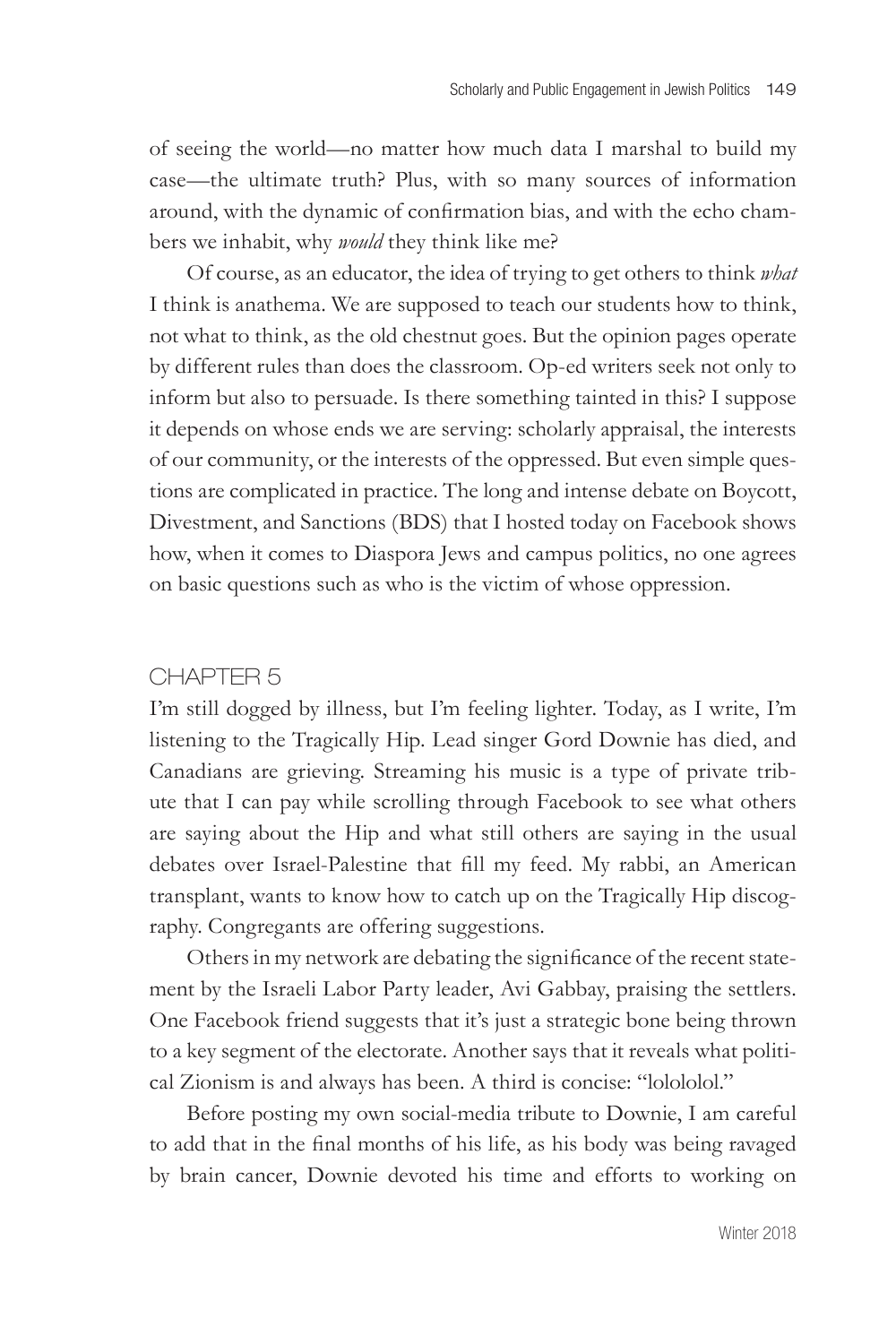Indigenous reconciliation. It's a term, I realize, that lands awkwardly outside of Canada. As if Indigenous peoples and the settler-colonial government (and its citizens) of Canada are a divorced couple who decide to give their relationship another chance. But it's the term that exists among Indigenous communities to denote restorative justice, so that's the term we have.

I was worried that if I hadn't mentioned Downie's reconciliation efforts, my Facebook post could be construed as another attempt at rendering invisible those who were most victimized by the founding of our country. It's a particularly sensitive time given that this year, 2017, marks the 150th anniversary of Canadian Confederation. I want to highlight Downie's efforts and the importance of the issue generally. I also fear, in the social-media language of the day, that I am virtue signaling.

When writing about Israel-Palestine, I sometimes invoke Canadian parallels. I am hopeful that Israeli and Diaspora Jews who still cling to Zionism can draw some lessons from our gradual but still-existing process of truth and reconciliation. But I also know that I'm trying to insulate myself from charges of hypocrisy. I want to signal that I'm aware that anyone who focuses her career on criticizing Israeli occupation policies and, more recently, Zionist ideology writ large should not turn a blind eye to the ills inflicted by her own country. In my case, donning protective armor by gesturing to Indigenous politics is a strategy not without some irony. One of the times I explicitly invoked the comparison between Canada's and Israel's founding was in an installment of my thenregular column for the *Canadian Jewish News*. There, I compared Canada's 150th anniversary to the 50th anniversary of Israel's occupation of the West Bank. The reaction was swift. Readers seized on my use of the term "occupation." The criticism reached such a fevered pitch that I decided to leave my post at the paper. As I wrote in my farewell piece, I had started to feel like a geologist hired to be a columnist for the community paper of the Flat Earth Society. My self-protective move—to draw parallels across cases to avoid charges of "singling out" Israel—had failed miserably.

In my public decision to step down from my column, I was aware that I was strutting. I cannot deny that I am grateful for the extra exposure I've received from the move.<sup>6</sup> Aside from what it says about my needy ego, I'm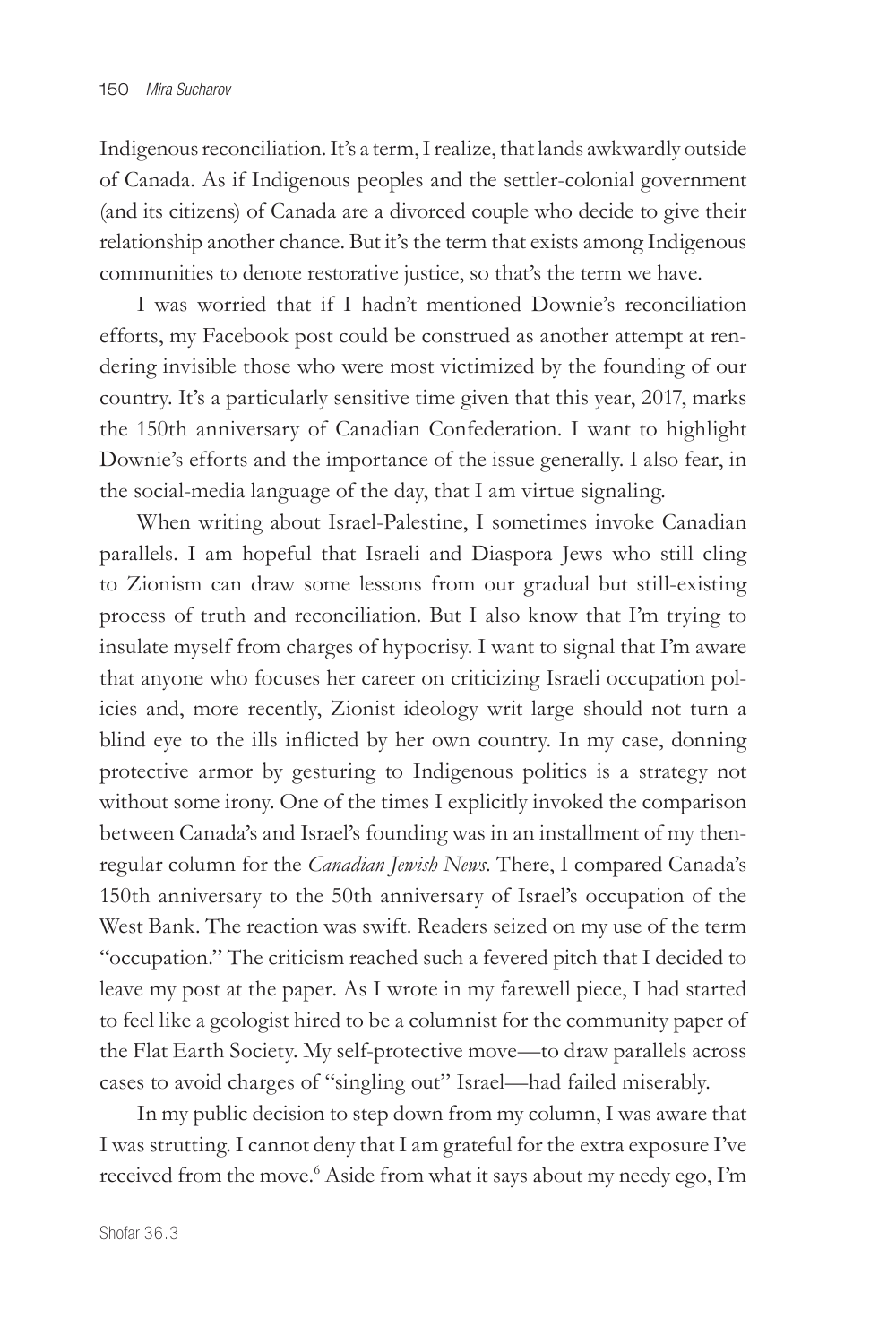also keenly aware of even more irony: while the move drew some extra exposure, I ended up cutting off my voice to an audience that otherwise might not hear it. Still, at least I went down shouting: my farewell piece received more than twice the number of readers that my other pieces had. And then, when I read about the account in the neutral voice of the author of an academic journal article a few months later, I blanched: "Condemnatory reactions to Sucharov's editorial [sic] led her to resign from her position as a *Canadian Jewish News* columnist." When I read this concise account shorn of my personal emotional context, I realized that my resignation could be interpreted by readers as a mea culpa, as with so many others who step down to admit their own wrongdoing.7 In fact, one of the most recent high-profile cases of resignation by a writer in Canada was the case of a painful debate over another issue in Indigenous-settler relations in Canada: the question of cultural appropriation.<sup>8</sup>

While it may seem like the most obvious flashpoint when I write about Israel-Palestine is the term "occupation," increasingly I struggle with the term "Zionism" itself. It feels particularly fraught for me, as a scholar with prior ethnonational commitments and deep roots in a community that raised me with profound attachment to Israel. In my case, though, it's an attachment that is now as critical as it is affectionate. Since I'm increasingly aware that I now think of the term "Zionism" in a different way than do many Jews, I fear that we are shouting past one another.

Occasionally, I am fortunate to be in a forum with scholars and professionals with a range of opinions on this contentious term, and I am grateful to share ideas. But even in those spaces, debate can get heated, and I am aware that how I comport myself depends on whether I feel emboldened by being surrounded by others who share my views or whether I feel alone and embattled. When I feel alone, I know that I sound defensive. And for a scholar, defensiveness is the first admission of uncertainty not the kind of uncertainty that invites mutual exploration but rather the kind that, paradoxically, locks one into unyielding positions.

If I aspired to be a public intellectual when I was younger, I sure didn't anticipate the intensity of social tipping points. Our scholarly facility with playing with ideas depends on finding level ground. And doing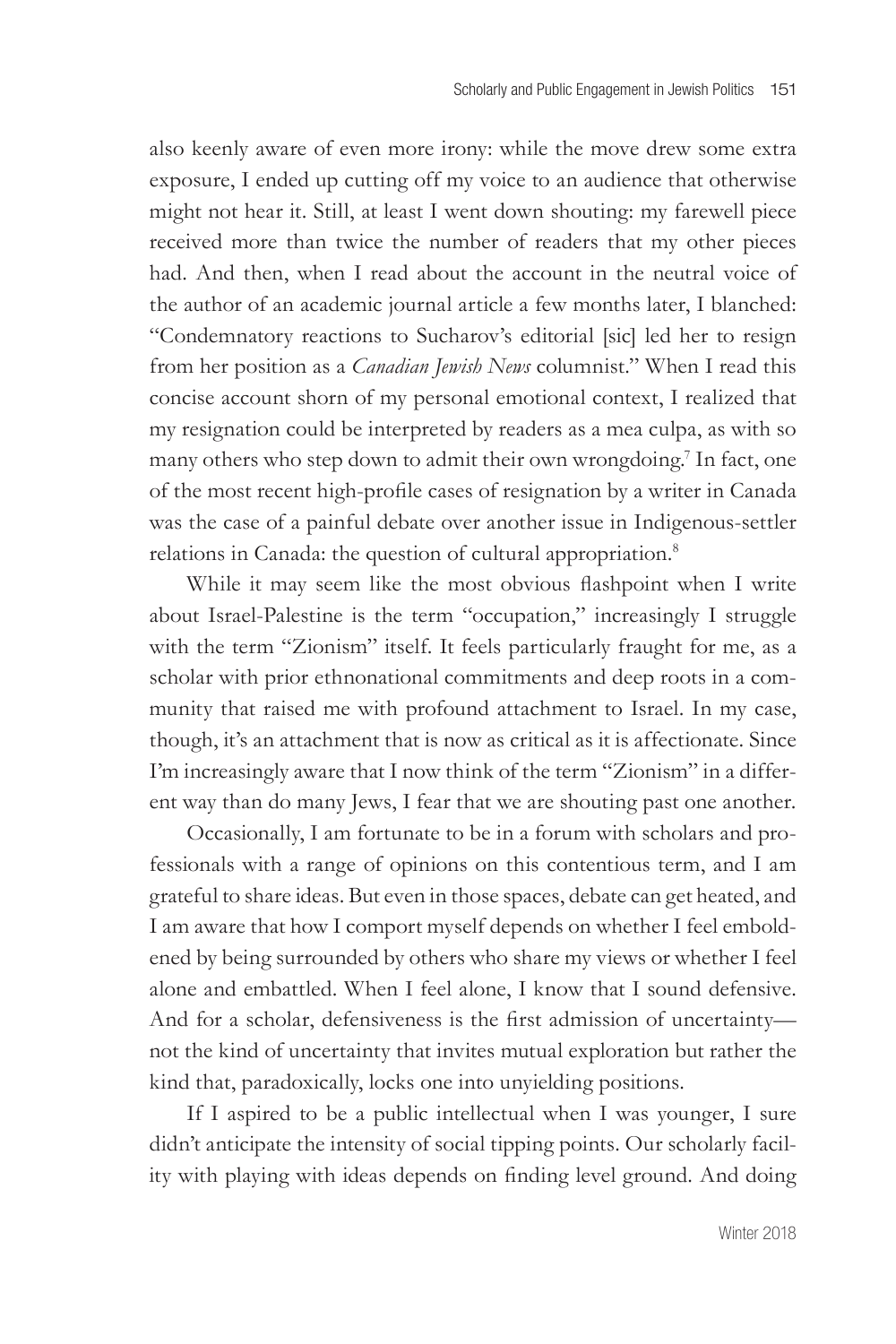so depends on how we locate ourselves within our overlapping communities of peers. In these debating spaces, if I look just past the shoulders of my interlocutors, I can see the lockers lining the walls. We are all in high school, organizing ourselves into cliques vying for social capital.

#### CHAPTER 6

If the dynamics of social capital within scholarly spaces is challenging, then so is the task of negotiating my role in the Jewish community.

There was a time when I never declined an invitation to sit around a boardroom table, serve on a Jewish Federation committee or on a synagogue task force, or work up to the vice-chairship of a large local Jewish institution. Now, I feel like I'm mostly radioactive when it comes to local Jewish politics, even as Jewish politics is an increasing intellectual passion of mine. There's nothing surprising about this, of course. As I increasingly train my critical lens on the workings of Diaspora Jewish politics—especially around Israel—my public image has shifted. I am now a thorn in the side of the community's addiction to the status quo.

This morning, I take to social media to poke at my synagogue's speaker series on the topic of Israel by asking the organizers where the ideological diversity is. I am met with an invitation to attend next week's event and to join in conversation with the rest of the audience. I probably won't be feeling well enough by then, I counter weakly. And besides, I add, have there been any women speakers ever invited to speak on the topic of Israel-Palestine? Not knowing whether I would follow through if they called my bluff and invited me to speak, I slink away. I'm a little annoyed with myself for picking a fight when I should be resting. Later on, seeing who among the congregants have clicked "like" on the jabs of my sparring partners, a wave of anxiety washes over me.

Over the last few years, I've experienced donors, in concert with local mainstream Jewish community institutions, pushing me out of a prominent board position because of my writings on Israel. How much of this is gendered, I wonder? Would a man with my views be pushed to the margins of my community to the same extent? On one hand, it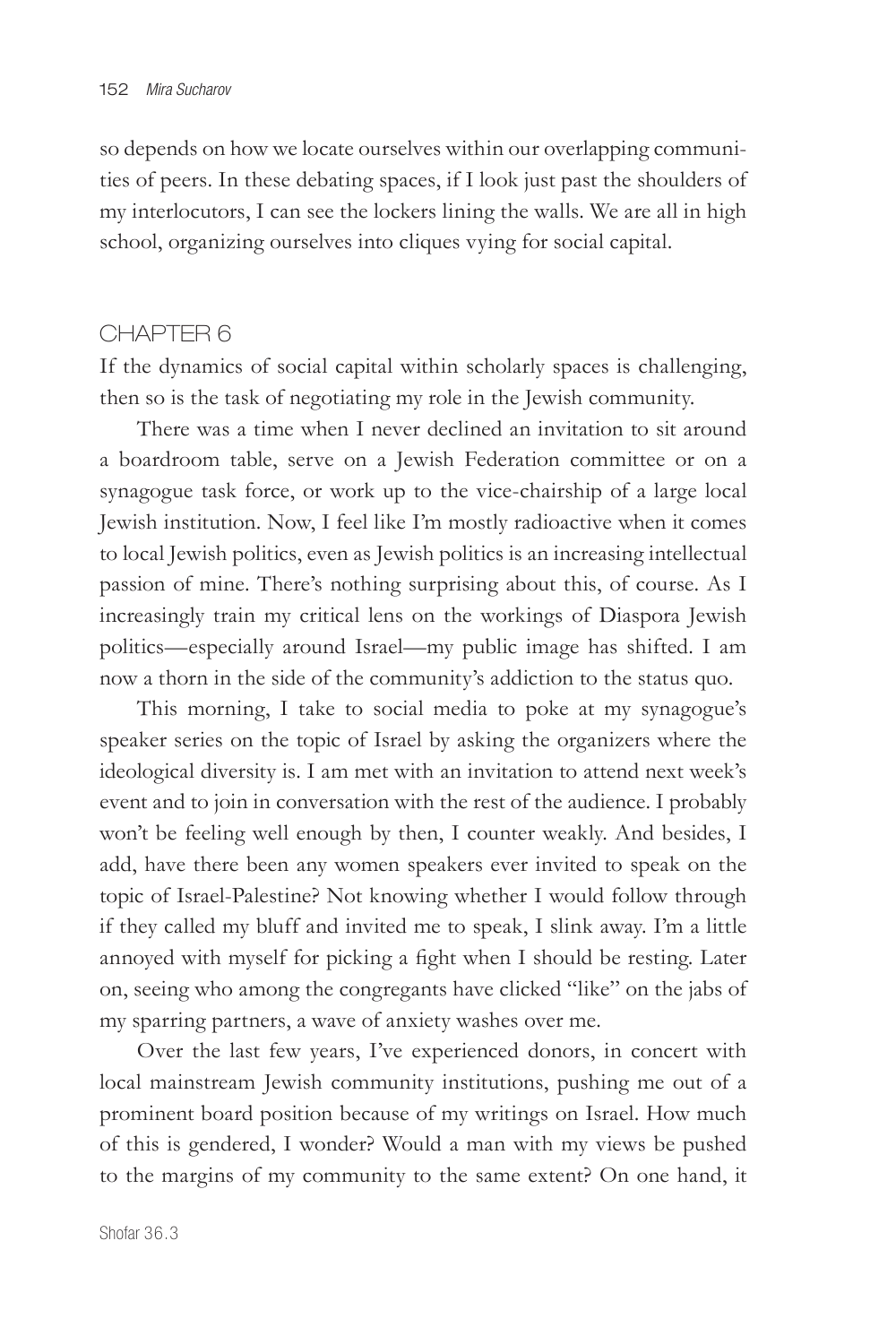felt entirely old-boys-network to cast aside an outspoken woman who was about to take the reins of a prominent board. But the donor who helped push me out, after all, was a woman. And the person who later replaced me on the board was a woman. And the most disturbing highprofile speaker brought to the Jewish community over the two decades I've lived here—and where I made my dissatisfaction vocally known was a woman. But structures of gender oppression, as we well know, don't always operate according to a strict rule of inclusion and exclusion. There can be less visible structures defining acceptable types of discourses, ones rooted in gendered understandings of respectability politics. When mixed with tribal assumptions about the boundaries of Jewish community understandings around Israel-Palestine, the results are even more brittle.

While each op-ed that I publish fuels my sense of self, sometimes it feels like the space for maneuverability narrows considerably each time I speak out. I might gain some new allies but even more enemies. By now, I'm used to the conservative establishment facing me down. But I've also faced animus from the other direction. Once, I was critical of the tone and tenor of a video campaign issued by a particular organization on the Left. In a wild turn of events on social media that spiraled out of control, I was accused of racism. I got so wrapped up in the pain of that social-media swarming that I was remiss in not reaching out sufficiently to a friend abroad who was having heart surgery. While I was hurting, I inadvertently hurt him.

The risk in speaking out—whether in being humiliated by the mainstream community or in being accused of nefarious things by others—still feels worth it, though. But while contributing to the public conversation is my oxygen, it's a life source that sometimes suffocates those I love. My spouse only has so much patience to help me pick up the pieces from the fallout of an op-ed or social-media explosion. I worry that my kids will learn the wrong lessons as they see me reeling from an attack about which they don't know all the nuances. And here's a final dose of irony: I have a university press contract to write a book on op-ed writing and socialmedia engagement.<sup>9</sup> If battle scars count, I suppose I am an expert.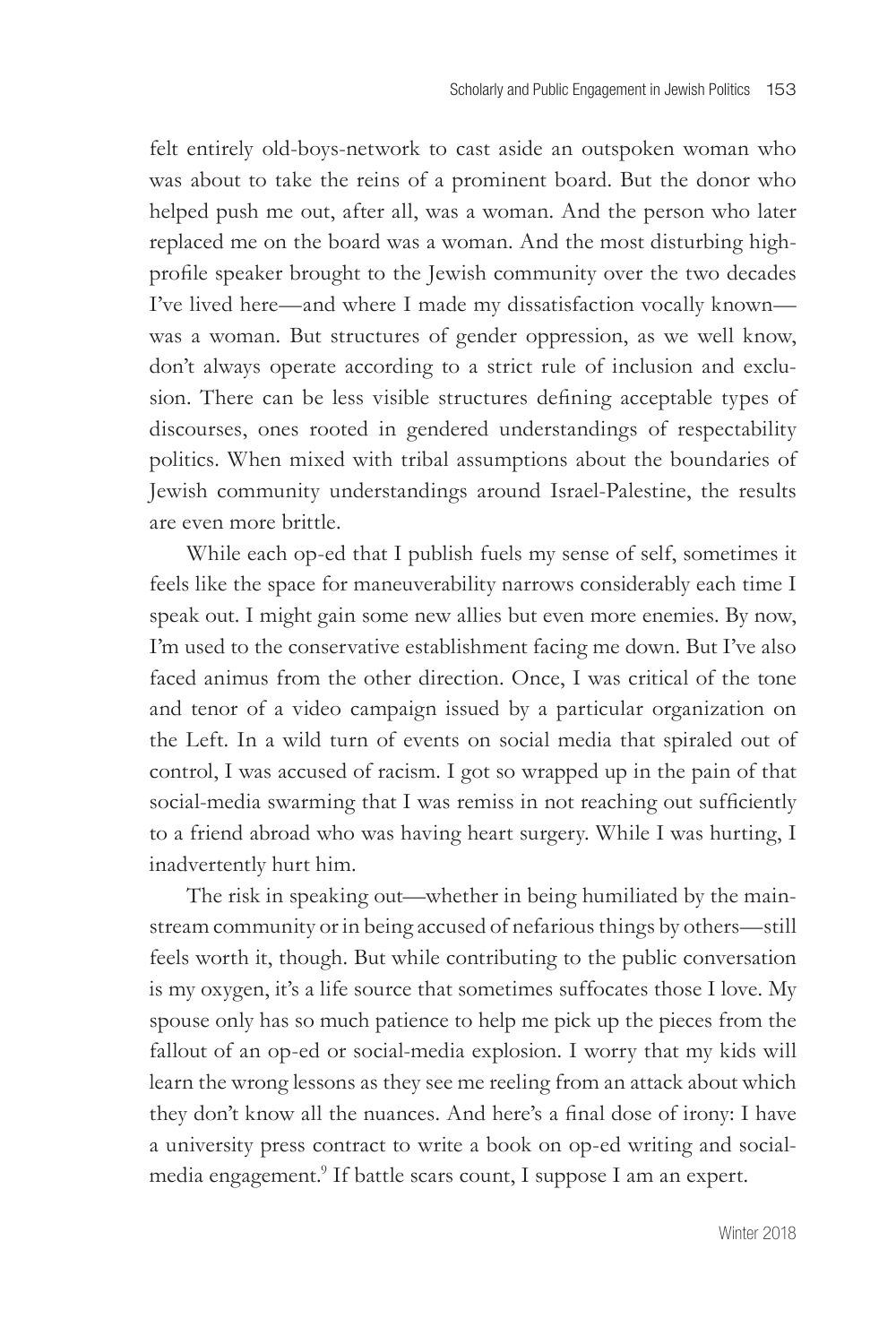Lately, as these themes and topics have been wearing me down, I fantasize about leaving the subject of Israel-Palestine behind entirely and reinventing myself—as if those places of reinvention don't have their own trenches.

### CHAPTER 7

This strange admixture of having both a wide reach and a compromised public image, at least in the eyes of the mainstream Jewish community, has seemed to intensify lately. Canada is currently dealing with the case of Hassan Diab, a Canadian citizen who was accused of committing a terrorist attack on a Paris synagogue in 1980. A victim of a cruel and unjust extradition law, Diab is currently sitting in legal limbo in a French prison. By all accounts, the evidence against him is thin. It's a cause that the farleft Canadian Jewish organization Independent Jewish Voices has taken up. And it's one that I kept my distance from for too long, daunted by the legal details and annoyed by the people who would send me petitions or follow me out of talks I had given, breathlessly imploring me to get onside. But all that changed when another influential Jewish community figure—the past CEO of the now defunct Canadian Jewish Congress reached out to me to coauthor an op-ed about Diab's plight. I was relieved to have the necessary insider push to stake our claim. We've taken too long to speak out, we wrote in our piece in a major metropolitan daily, but here we were, speaking out now.<sup>10</sup>

Since then, Diab's main supporters have tried to get us to take up the issue with the Jewish community more directly. They believe that my coauthor and I have the right pull to shape opinion where it matters most. I want to help. I feel that I have the responsibility to lend my voice in decrying injustice wherever I can, but I doubt that my voice carries much weight anymore in this community. As I've sought to exercise my scholarly responsibility in the service of justice and human rights, my reach has shortened. With power comes responsibility, and by exercising that responsibility, one's power can sometimes be suddenly recalibrated.

Still, I will try. Diab's wife is waiting to hear from me.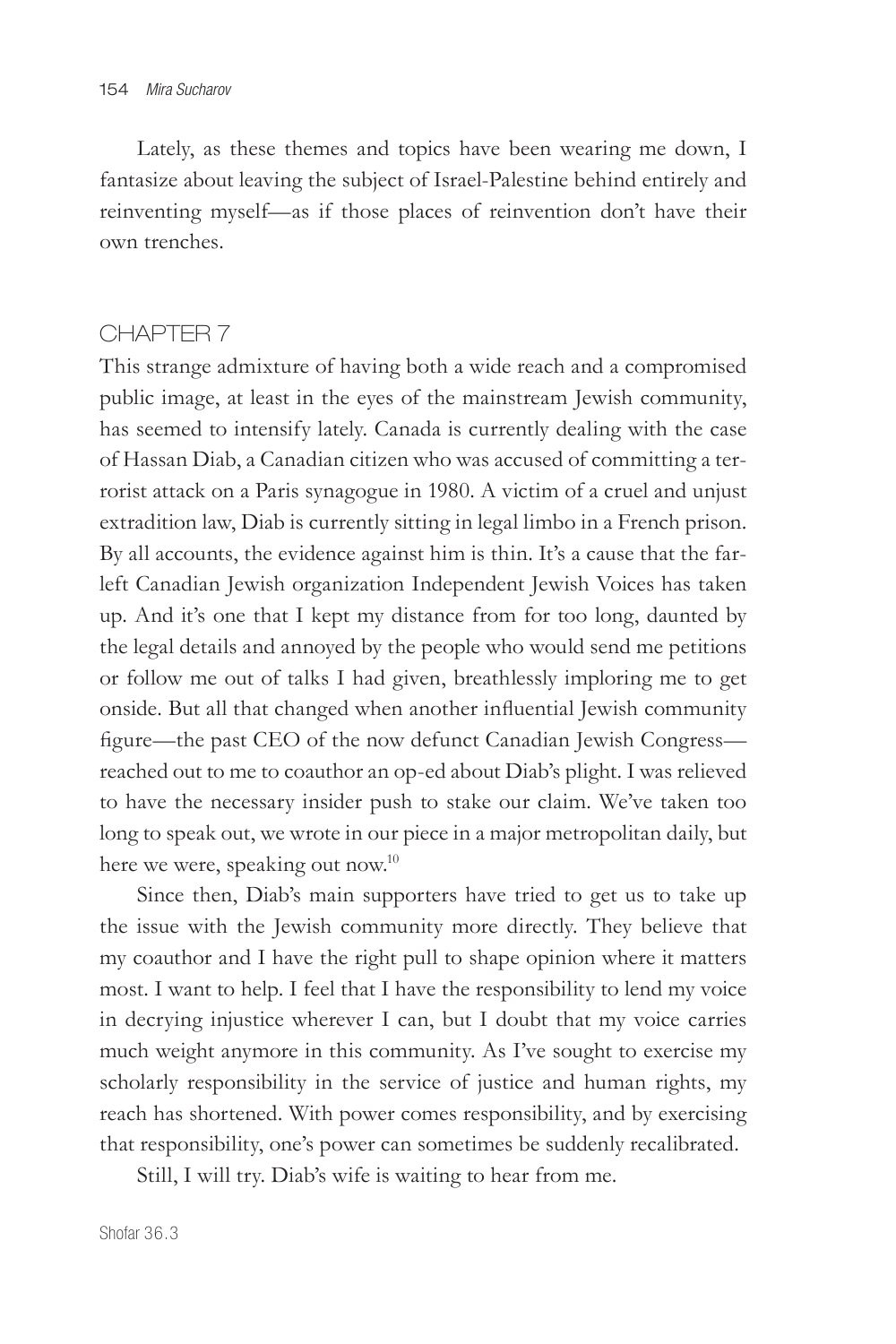# CHAPTER 8

The warm fall has given way to an Ottawa chill. I open an email from a leftist Zionist listserv I (still) belong to. There's a link to a *Jerusalem Post* article. Meretz party members are having an embarrassing public debate over whether they are Zionist. The article says that the party's chairperson, Zehava Gal-On, via the party's Facebook page, has said that "Meretz is a left-wing Zionist party, an Israeli party in which there are Jewish and Arab members, and it will never stop being one." But Secretary-General Mossi Raz disagrees. According to the article, "Raz repeatedly tweeted that 'Meretz never defined itself as a Zionist party in its platform,' but that the party's Jewish MKs are Zionists." He continued, "A party with Arabs in it cannot, by definition, be Zionist."<sup>11</sup>

Already a party struggling for the affections of an increasingly rightleaning electorate, this airing of Meretz members' differences so publicly seems unhelpful and unstrategic. Still, I read the listserv members' commentary while nursing a sense of quiet satisfaction. I don't say anything, though. I don't want to be a killjoy among these progressive Zionists who have been struggling against the current in their own right for so long. Maybe, I think to myself, this will be a watershed moment for shedding old commitments and embracing new ones. I am secretly happy that these veteran leftist Zionists in my email group hear even some Israeli Jewish politicians question whether Zionism is still appropriate.

And while I am pleased to see that fealty to Zionism—an ideology that I am increasingly coming to see as ill-suited to governing the Israel of today—is loosening, I am frustrated that I can't just turn on Netflix and enjoy the new documentary on Israeli cuisine. My mom even texted me about it. Responding to her, I furiously typed back something about cultural appropriation and the forced invisibility of Palestinians. My social-justice radar knows how to ruin a perfectly good time, I realize. I flip to the David Broza peace documentary instead and feel a profound sense of ambivalence; I feel both love and admiration on one hand, and cynicism and irritation on the other, for Broza's Israeli-peacenik idealism. After a few minutes, I turn it off.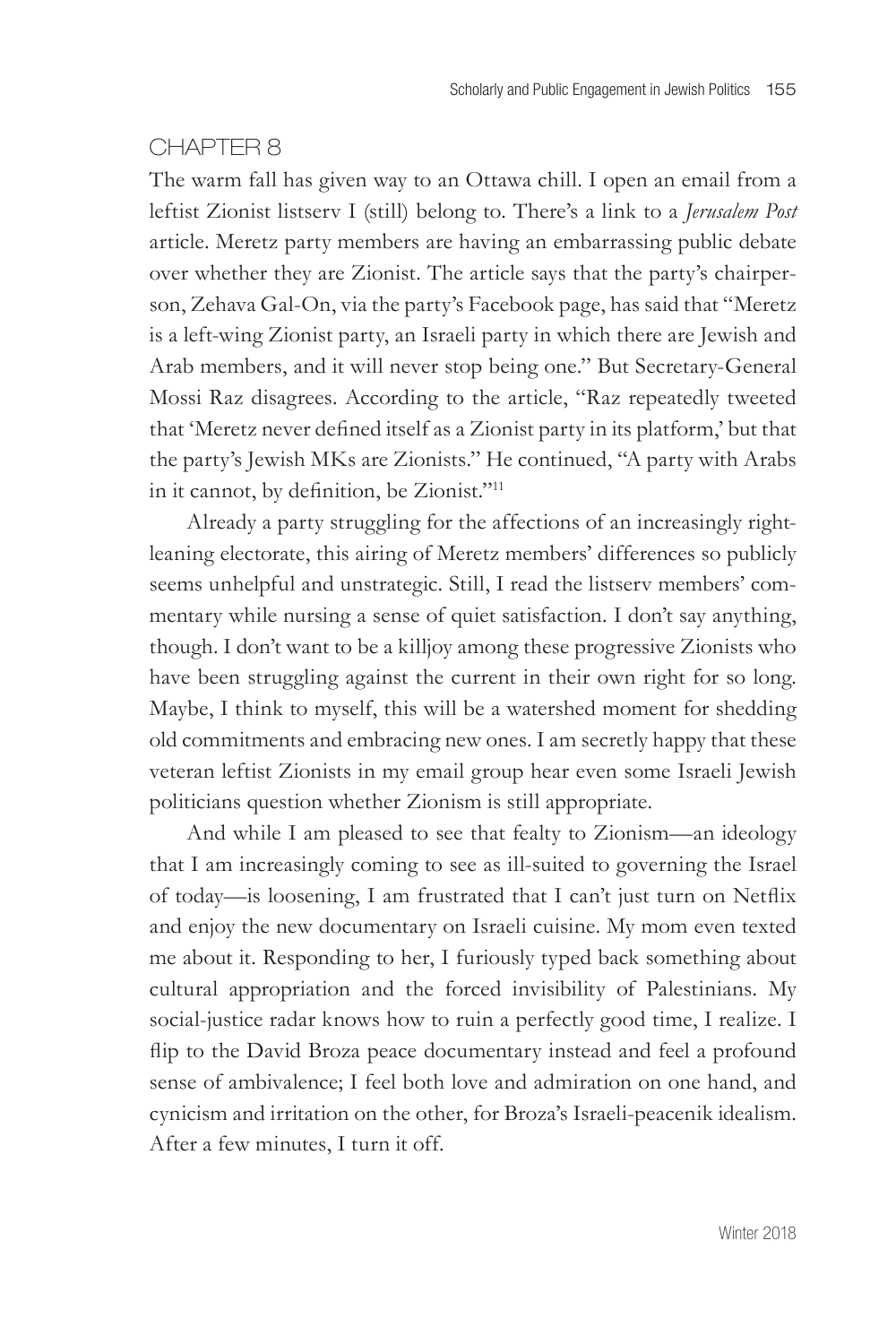#### CHAPTER 9

While I am enamored of the public commentary conversation, I try to share less of it with my students these days. I had a difficult semester in my Israel-Palestine course a couple of years ago, and part of my response was to scale back the number of my own op-eds I include in my syllabus. I'm wary of being accused of being seen to preach. But there's a pedagogical tension here too. With the power of the podium comes a responsibility, I believe, to model how to be an engaged global citizen. On the other hand, I am not trying to construct clones. Owing to my mono, there is very little cloning going on, no matter my approach. A third of the way through the semester, I have retreated out of sight altogether.

Beyond the question of how best to model public engagement, teaching has now brought a new set of challenges. I'm now having doubts about the value of the narratives-based approach I'd relied on for the better part of two decades. While understanding why each "side" acts the way it does is valuable for identifying and answering explanatory questions, I'm starting to feel that identifying systems of rights violations and structures of oppression is more urgent. Maybe it's a result of social pressure (new social networks, largely occasioned by social media, and new scholarly circles), and maybe it's a function of the tenor of the current political era (from Black Lives Matter to the current occupant of the White House to Richard Spencer and the neo-Nazi marchers in Charlottesville).

Even hearing the situation in Israel-Palestine referred to as "the conflict" now makes me squeamish. To some critics, the word "conflict" implies a degree of power parity—two sides making each other's lives miserable. The better term, some would say, is "oppression." When thinking about who has the power and who lacks it, my mind turns to the metaphor of "the lion's share." When my husband was in journalism school, and while I was in graduate school, he learned that the metaphor is misused. Newspaper style guides emphasized that the phrase doesn't mean one party has most of the power. It means they have all of it. Should we use terms as they are commonly understood, or should we seek to restore a sense of authenticity to our language? It's a question that comes up again and again in discussing Israel-Palestine.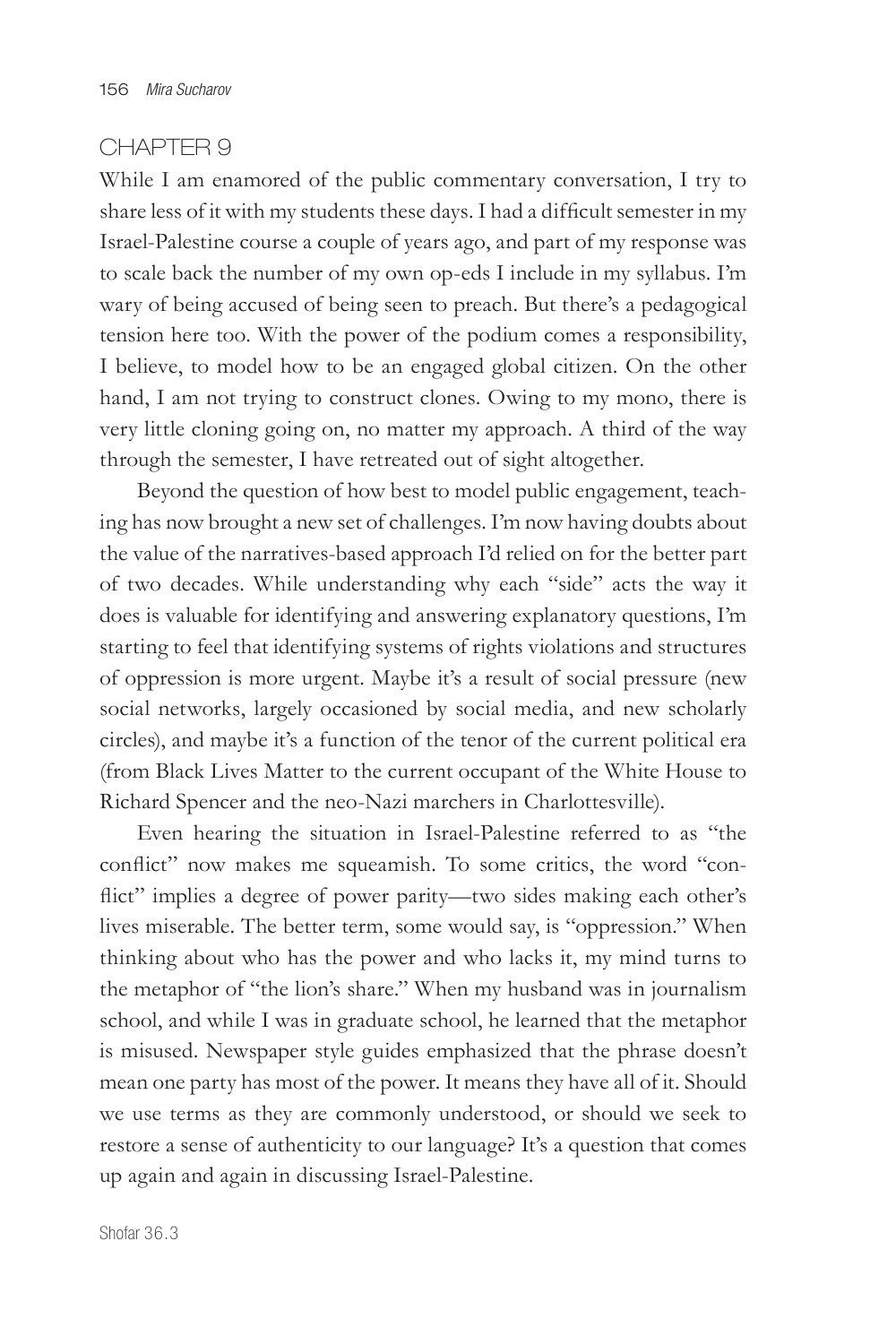When it comes to pushing for rights-based discourses and an end to oppression, a narrative writing approach isn't without its challenges. With narrative writing comes a sort of automatic nuance. The certainty I wear when I'm writing an op-ed, on the other hand, doesn't seem quite right for the kind of narrative writing I'm drawn to doing in scholarly fora. And yet, my desire for justice seeking and a rights-based approach seems equally urgent. I suppose that by letting readers in on my private struggles, I can square the circle by modeling public engagement—for my students and for my peers—in all its messiness. And that modeling, in turn, can hopefully inspire others to act.

As I type this section about approaches to teaching, my mind drifts to a working breakfast with colleagues at a previous Association for Jewish Studies conference. The conversation turned to a dual-narratives-based pedagogy. One colleague spoke confidently of rejecting that approach. I remained quiet, taking in a new scholarly social scene as I picked at the contents of my packaged kosher breakfast, ordered to accommodate my shellfish allergy. A costumed Santa Claus, hired by the hotel to mark the season, approached our table. We joked about the timing. Santa at the AJS must feel like the Maytag Repairman, we mused. I encouraged Santa to pose with my tablemates for a picture. As one of my colleagues willed me with his eyes not to upload it to Facebook, I snapped a photo on my phone, where it remains.

Today, as I recall that breakfast conversation, my mind turns over the idea of narratives and why professors would avoid such an approach. Has there been something I've been missing, some political subtext to what had seemed to me an eminently reasonable pedagogical perspective? My own book relies on that approach to assess Israel's path to Oslo. High-school students in the south of Israel fought the Ministry of Education some years ago to try to use a dual-narratives textbook in their classroom. And the primary historical textbook I have often used in my course explicitly adopts a dual-narratives approach.12 I assume that to some, a narratives-based approach might sound like moral relativism, like unwillingness to point out rights violations and systematic oppression, and I pledge to try to shift my orientation while also trying to occupy a liminal space between both.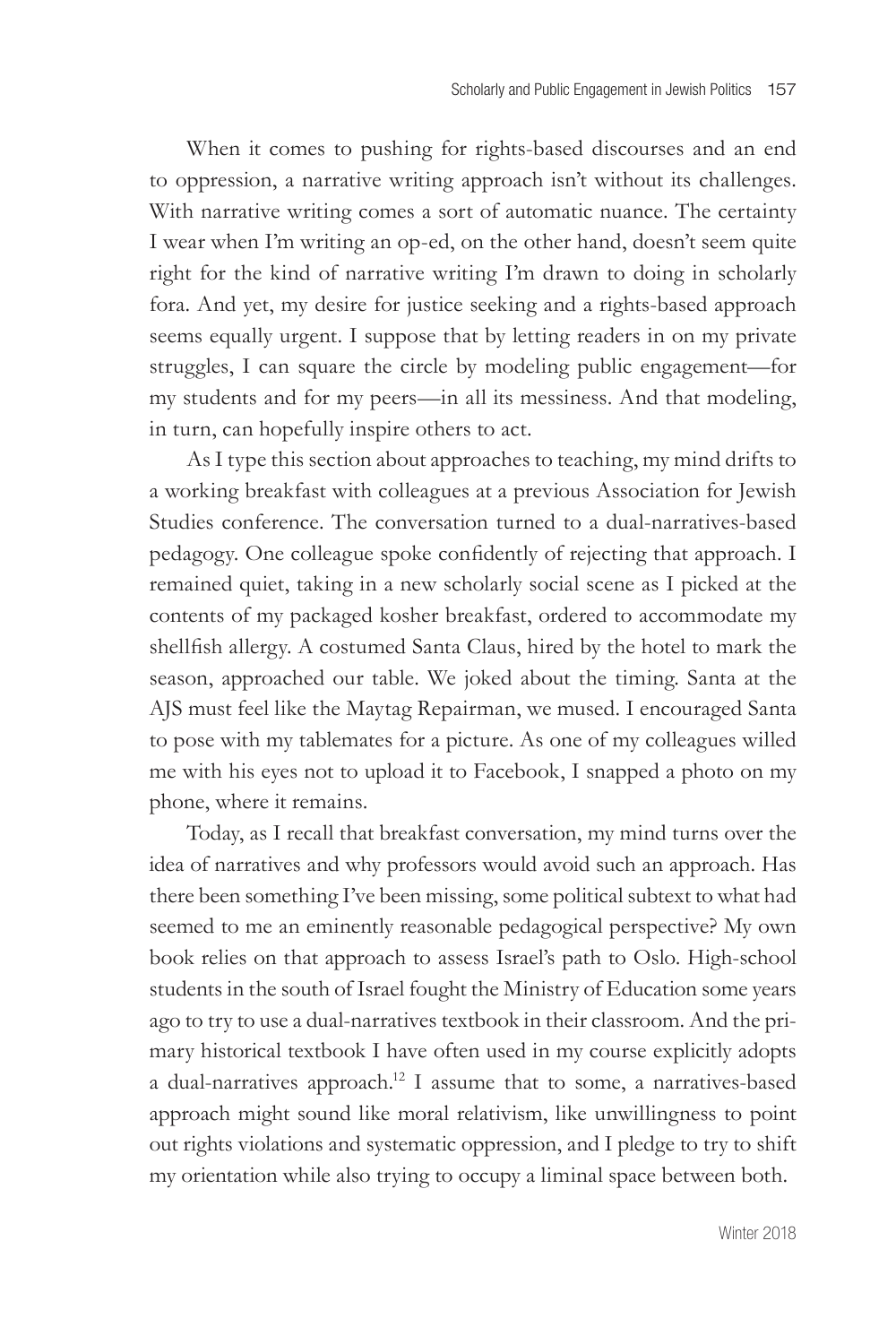I continue to try out the embrace of a more rights-forward discourse focused on oppression, without abandoning narratives altogether, by reflecting on my shift in formal scholarly spaces: in an article on subjectivity and pedagogy, in a chapter in an edited volume where I trace my personal teaching evolution, and in a longer coedited volume for course use, now forthcoming.13 Reflecting on these questions in formal scholarly spaces helps legitimize my uncertainty.

## CHAPTER 10

Today, my fatigue lifted a bit. I was able to toss a Nerf football and play three rounds of Mastermind with my son. Tonight, I will venture out for my first social gathering in six weeks, to our monthly *ḥavurah*. Tonight marks exactly thirteen years since the group, an informal community for Jewish celebration, began gathering.

I take to Facebook to announce the occasion. I deliberate over whether to call the anniversary a Bar or Bat Mitzvah. I settle on "Bat" for political reasons and since the word *ḥavurah* is grammatically feminine. I don't know what I'm hoping for by way of social-media reaction: more solidarity, perhaps some praise, maybe some legitimacy that positions my general public engagement in the realm of what is fit and right. Maybe I'm hoping to inspire.

Tomorrow, my husband and I will take my son to meet with our rabbi. *His* Bar Mitzvah is two years away, and the planning begins now. He's got some ethical concerns about some aspects of Judaism, these days. I look forward to seeing what he comes up with for his *d'var Torah*. I am ready to be persuaded, to be challenged, and, for a few minutes, to shed my restlessness.

#### EPILOGUE

Four months have passed since I penned those ten chapters, and I have just gotten off the phone with our rabbi. Maybe we will have a late-afternoon Bar Mitzvah service for our son instead of the traditional Sabbath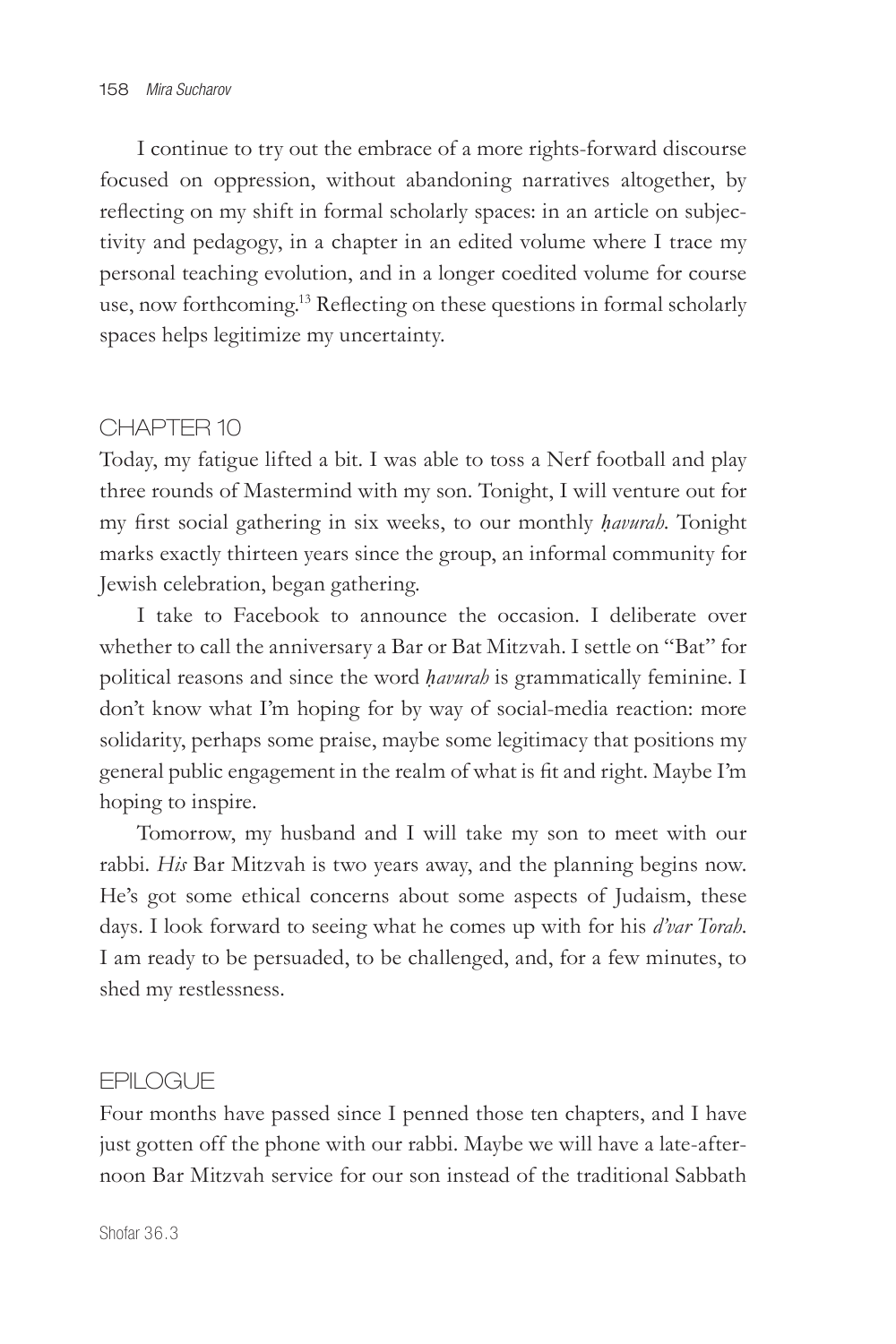morning one. With a shorter Torah service and no Haftarah (reading from the Prophets), maybe there will be less pressure. And with its dimmed lights, sensuous spices, braided candle, and jumping flame, I love the Havdalah service. It bridges my memories of being an enthusiastic adolescent caught up in the immersive experience of Jewish summer camp with my sense of needing to be a responsible and inspiring Jewish parent, forging our own path.

As for my mono, I still get asked by friends and colleagues how I'm feeling. I notice that the question comes at me with a jolt. It feels odd to recall my weak state now, and I'm grateful for the distance between those sensory memories and my present state.

Since I wrote these ten chapters, I have presented this nontraditional essay at a traditional venue: the annual meeting of the Association of Jewish Studies. There, I was grateful for the professional legitimation that came with sharing this piece in a scholarly forum. And I've since been invited to guest-edit a section of a subsequent special issue on the topic of narrative writing for scholars. With that added legitimation and the invitation to extend the opportunity to other colleagues and help shepherd them through a similar writing process—one that spurs senses of both satisfaction and vulnerability—some of the defensiveness I had felt in needing to justify my professional choices has fallen away. While I eventually submitted to my corporeal weakness during my nine weeks of mono, now I am relaxing more into the contours of professional expectations. And I also know that I can shape those expectations perhaps more than I had realized before.

Perhaps I'm not so unlike my son, who is trying to chart his own course within a grand tradition. It's a tradition that confers its own set of roles and identities and allows new ideas to take hold if the purveyors of those ideas are able to master the art of persuasion. As for the public persuasion that is demanded by strong and reasoned op-ed writing, Hassan Diab's wife is no longer waiting to hear from me. Diab has now returned home to Canada.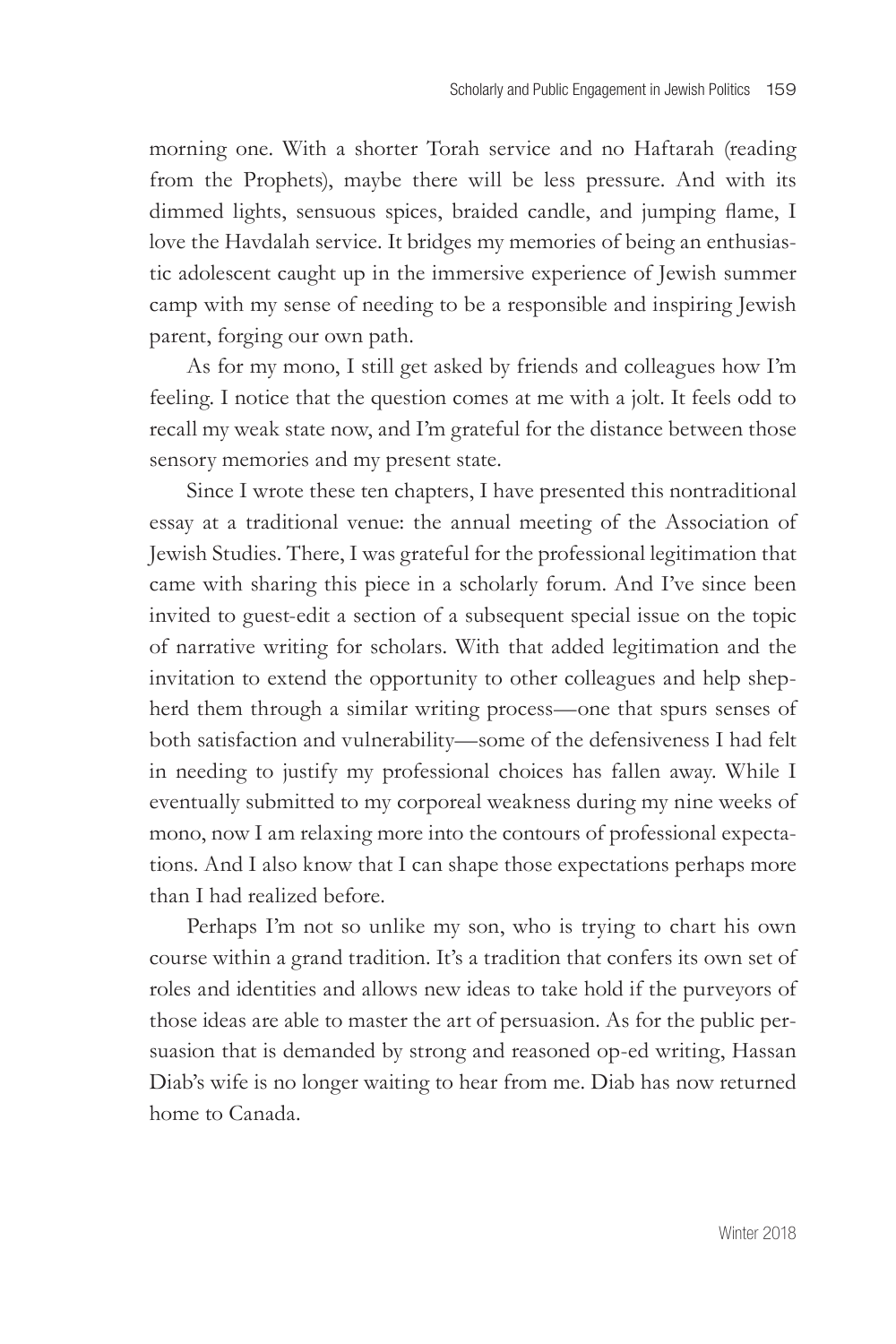#### **NOTES**

- \* The author is grateful for the helpful comments of the participants in the "Jewish Power and Responsibility in Israel and America" seminar at the 2017 annual meeting of the Association of Jewish Studies in Washington, DC, where she presented an earlier version of this essay. She is especially grateful to her discussant, Laura Levitt, to the editors of the journal, and to an anonymous reviewer.
- 1. My home discipline of international relations has long tried to carve out space for engaging with issues of public importance. But this has typically taken the form of asking how scholars can better contribute to elite-level policy debates. See, for example, Walt, "Theory and Policy." The space I've been exploring over the last several years, by contrast, is more concerned with trying to interrogate and shape an internal community conversation, something that is less well established within the international relations literature and something that enables me—and, I would add, effectively requires me—to be more forthcoming about my own subjectivity, struggles, and political commitments.
- 2. Löwenheim, "The 'I' in IR"; Löwenheim, *Politics of the Trail*; Inayatullah and Dauphinee, *Narrative Global Politics*; and Sucharov, "Feeling My Way."
- 3. See Bloom, *Against Empathy*.
- 4. The relationship between explanation and prescription in international relations is at times simple (understanding what a political actor *ought* to do ideally flows from a scholarly understanding of how things *are* and *how they came to be*). But at other times, the discipline has struggled to push scholars to make those pronouncements. The concluding "policy prescriptions" at the end of many journal articles have come to be seen by many as all too perfunctory. Herein lay the rub for my relationship with these editors: they may have welcomed a prescriptive piece so long as it avoided what they called "op-ed-style" prescriptions, which I interpret as recommendations that are more normative, more elbows out, more certain, and more argumentative. All this gets at the continued (and, to my mind, productive) tension between being a scholar and being an activist. See, for example, Sasley and Sucharov, "Embracing Our (Non-scholarly) Identities."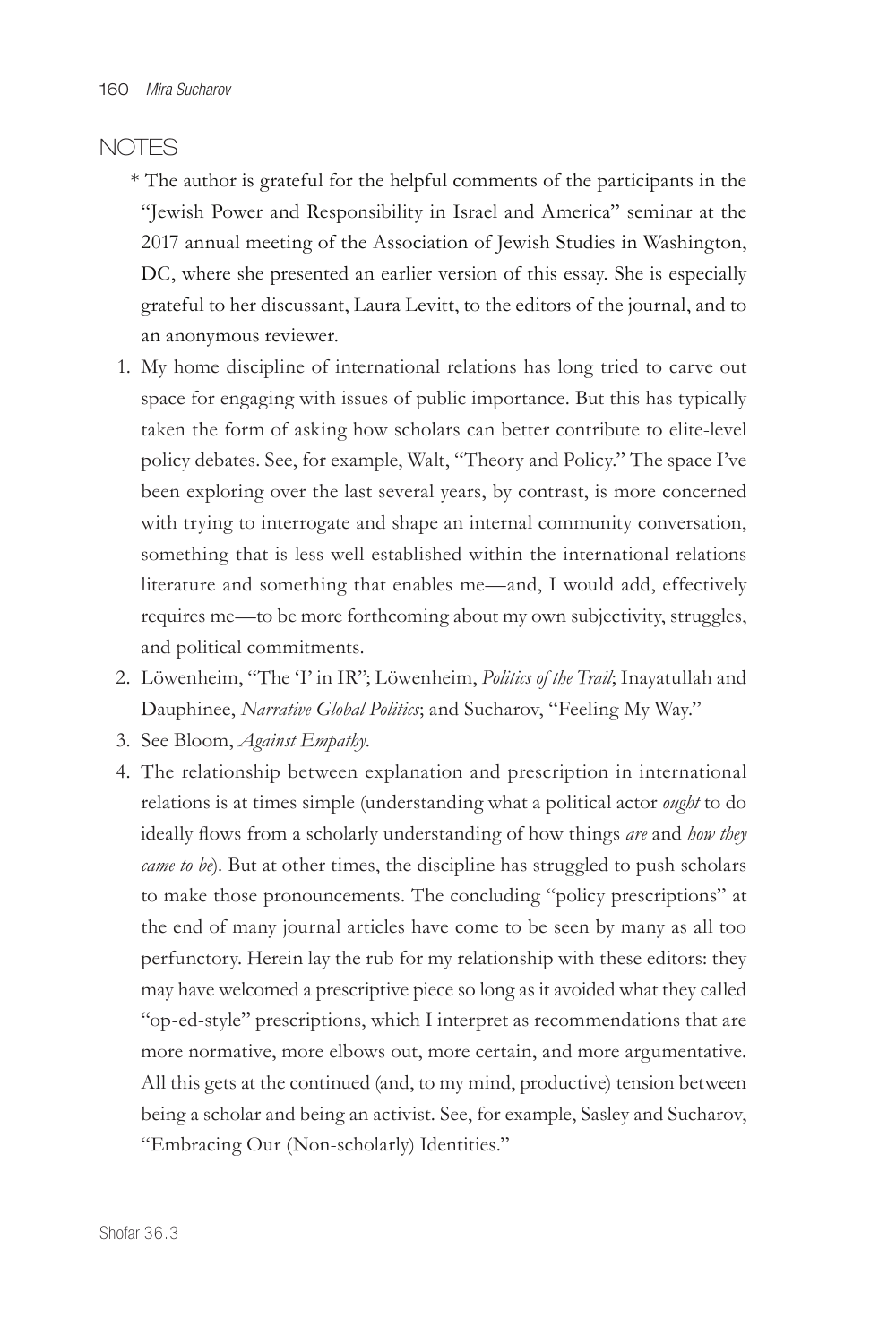- 5. See Sucharov, "Crying Wolf"; Sasley and Sucharov, "Scholarly vs. Activist Identities"; Sucharov, "Was a McGill Student Evicted"; Sucharov, "Jews Drive"; and Farber and Sucharov, "Nothing Jewish."
- 6. The news site Canadaland featured a piece about my decision, as did the irreverent Jewish podcast *Treyf*.
- 7. Koffman, "Suffering and Sovereignty," 47. To be clear, this is my casual reading of the move, not actually the intention that I ascribe to Koffman.
- 8. This was the case of Hal Niedzviecki, who resigned as editor of the Writers' Union of Canada magazine after a short, tongue-in-cheek piece he wrote in the magazine ignited anger. See Dundas, "Editor Quits amid Outrage."
- 9. Since the time of this writing, the book has gone to press. See Sucharov, *Public Influence*.
- 10. Farber and Sucharov, "Ottawa Must Seek Justice."
- 11. Harkov, "Meretz Debates."
- 12. Caplan, *Israel-Palestine Conflict.*
- 13. Douglas et al., "Teaching Subjectively"; and Hahn Tapper and Sucharov, *Social Justice and Israel/Palestine*.

#### BIBLIOGRAPHY

- Bloom, Paul. *Against Empathy: The Case for Rational Compassion*. New York: Ecco, 2016.
- Caplan, Neil. *The Israel-Palestine Conflict: Contested Histories*. Chichester, UK: Wiley-Blackwell, 2009.
- Douglas, Stacy, Betina Kuzmarov, Karen Schwartz, Mira Sucharov, and Sarah L. Todd. "Teaching Subjectively: Interdisciplinary Insights." *Canadian Journal for the Scholarship of Teaching and Learning* 7, no. 2 (2016).
- Dundas, Deborah. "Editor Quits amid Outrage after Call for 'Appropriation Prize' in Writers' Magazine." *Toronto Star*, May 10, 2017. https://www.thestar.com /entertainment/books/2017/05/10/editor-quits-amid-outrage-after-call-for -appropriation-prize-in-writers-magazine.html.
- Farber, Bernie, and Mira Sucharov. "Nothing Jewish about a Powerful Man Abusing His Power." *Canadian Jewish News*, October 11, 2017. http://www .cjnews.com/perspectives/nothing-jewish-powerful-man-abusing-power.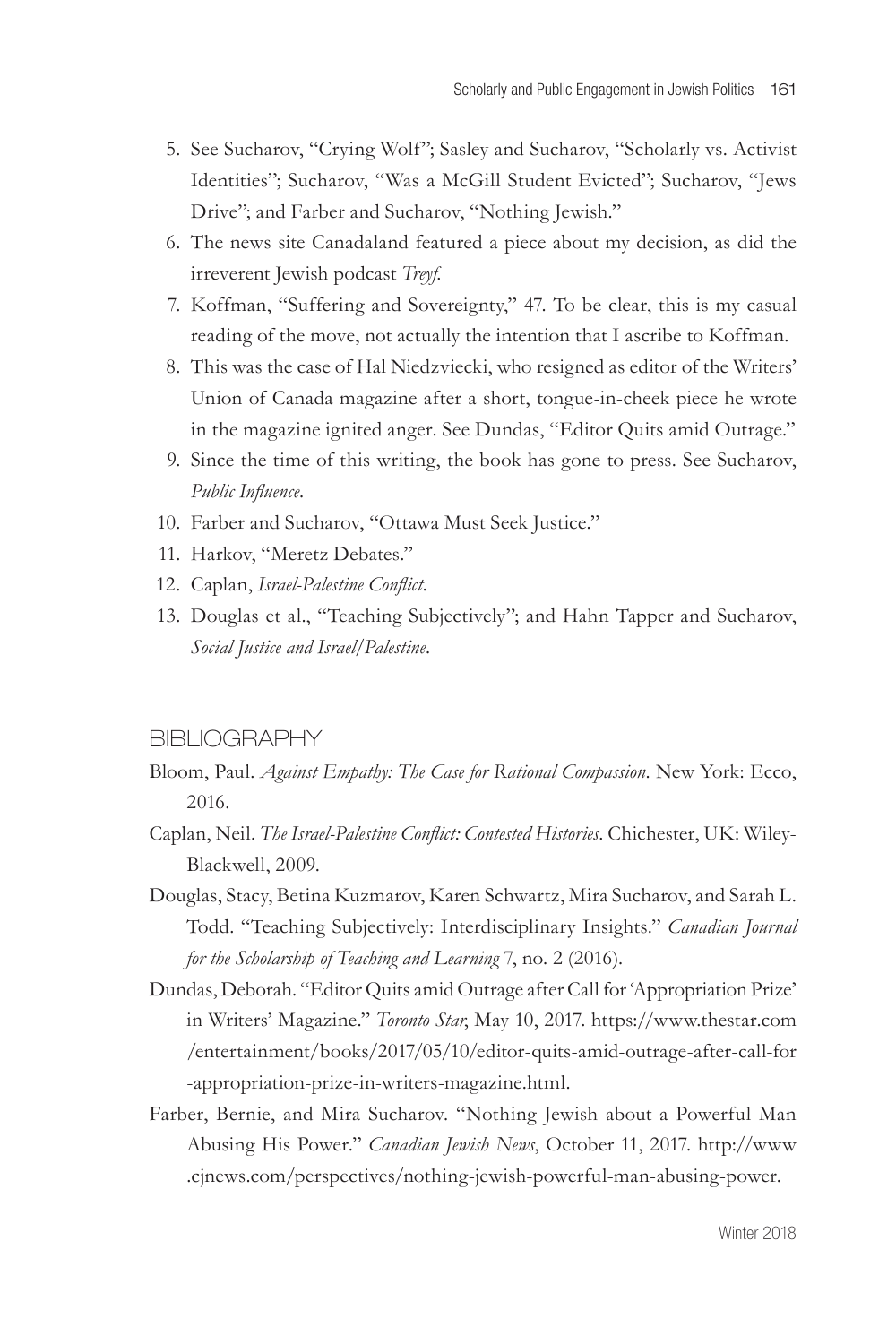———. "Ottawa Must Seek Justice for Hassan Diab." *Toronto Star*, July 10, 2017. https://www.thestar.com/opinion/commentary/2017/07/10/ottawa-must -seek-justice-for-hassan-diab.html.

- Hahn Tapper, Aaron, and Mira Sucharov, eds. *Social Justice and Israel/Palestine: Foundational and Contemporary Debates*. Toronto: University of Toronto Press, forthcoming.
- Harkov, Lahav. "Meretz Debates if It's Zionist." *Jerusalem Post*, October 29, 2017. https://www.jpost.com/Israel-News/Politics-And-Diplomacy/Meretz -debates-if-its-Zionist-508692.
- Inayatullah, Naeem, and Elizabeth Dauphinee, eds. *Narrative Global Politics: Theory, History and the Personal in International Relations*. London: Routledge, 2016.

Koffman, David S. "Suffering and Sovereignty: Recent Canadian Jewish Interest in Indigenous Peoples and Issues." *Canadian Jewish Studies* 25 (2017): 28–59.

- Löwenheim, Oded. "The 'I' in IR: An Autoethnographic Account." *Review of International Studies* 36, no. 4 (2010): 1023–45.
- ———. *The Politics of the Trail: Reflexive Mountain Biking along the Frontier of Jerusalem*. Ann Arbor: University of Michigan Press, 2014.
- Sasley, Brent E., and Mira Sucharov. "Embracing Our (Non-scholarly) Identities: The Benefits of Combining Engagement with Moral Activism." *Impact of Social Sciences Blog*, May 1, 2014. http://blogs.lse.ac.uk/impactofsocialsciences /2014/05/01/embracing-our-non-scholarly-identities/.
	- ———. "Scholarly vs. Activist Identities: What Standards Should Govern Academic Engagement in the Public Sphere?" *Impact of Social Sciences Blog*, August 18, 2014. http://blogs.lse.ac.uk/impactofsocialsciences/2014/08/18 /scholarly-versus-activist-identities-standards/.
- Sucharov, Mira. "Crying Wolf on Campus Anti-Semitism: The Vassar College Talk Was No Blood Libel." *Haaretz*, February 24, 2016. https://www.haaretz .com/opinion/.premium-crying-wolf-on-campus-anti-semitism-1.5408881.

———. "Feeling My Way along the Seam Line of Jerusalem." *Journal of Narrative Politics* 3, no. 2 (2017): 120–30.

-- ... "Jews Drive U.S. Police Brutality against People of Color? JVP Crosses Over into Anti-Semitism." *Haaretz*, July 10, 2017. https://www.haaretz.com /opinion/has-jewish-voice-for-peace-crossed-the-line-into-anti-semitism -1.5492843.